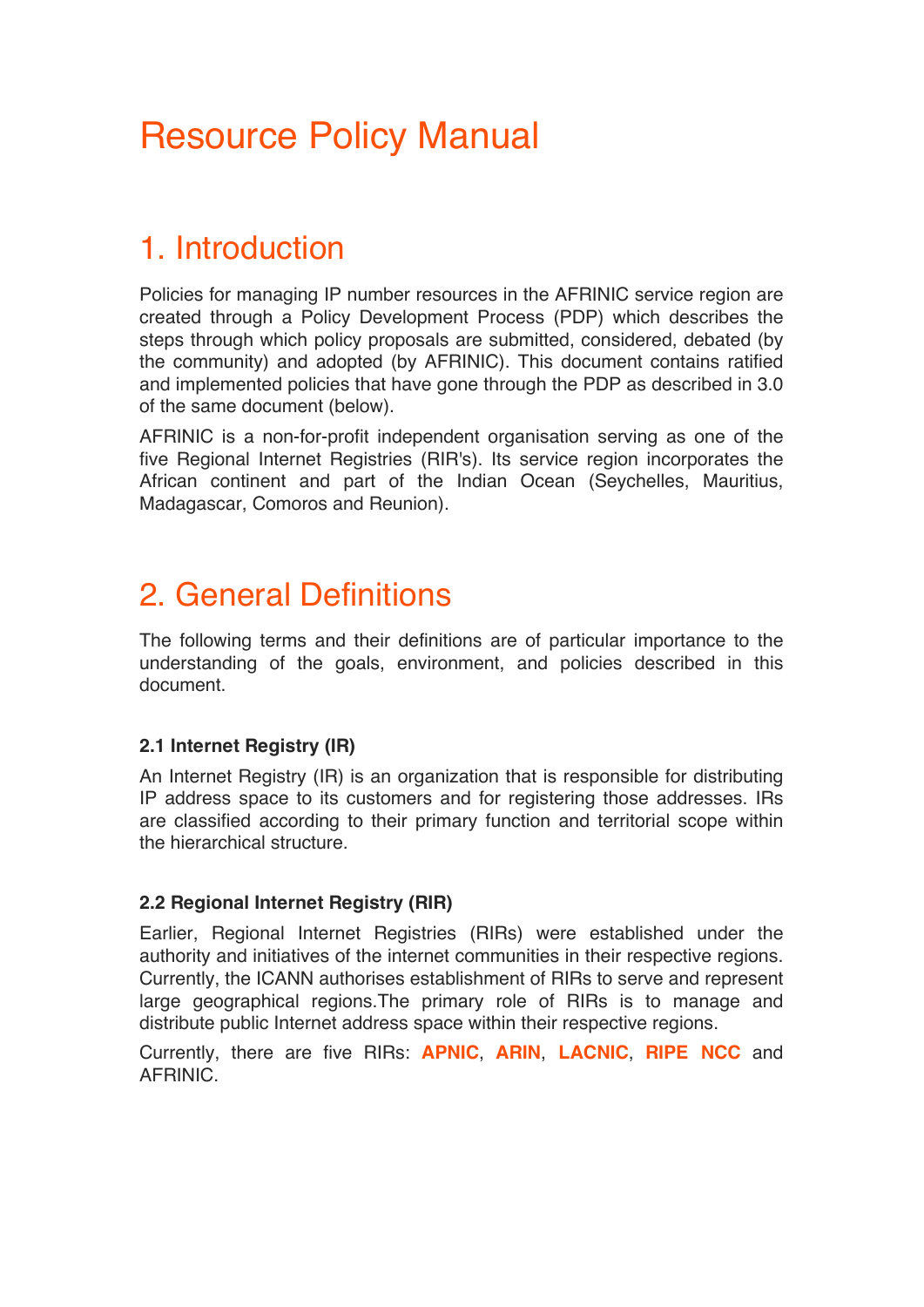# **2.3 Local Internet Registry (LIR)**

A Local Internet Registry (LIR) is an IR that receives allocations from an RIR and primarily assigns address space to 'end-users'. LIRs are generally ISPs. Their customers are other ISPs and possibly end-users. LIRs must be members of AFRINIC.

#### **2.4 Allocation**

To "allocate" means to distribute address space to LIRs for the purpose of subsequent distribution.

#### **2.5 Sub-Allocation**

To "sub-allocate" means to distribute address space (by LIRs) to ISPs for the purpose of subsequent distribution.

#### **2.6 Assignment**

An assignment is an IP block given by an LIR to the end-users for their own usage. To "assign" means to delegate address space to an ISP or End User for specific use within the Internet infrastructure they operate. Assignments must only be made for specific purposes documented by specific organisations and are not to be sub-assigned to other parties.

# **2.7 PA (Provider Aggregatable) IP space**

PA space is what has been allocated to LIRs from which they can assign or sub-allocate to end-users / downstream networks as non-portable block. If the end-user / downstream network changes provider, the address space assigned or sub-allocated by the previous service provider (LIR) should be returned and the network renumbered.

# **2.8 PI (Provider Independent) IP space**

PI (or portable) space cannot be aggregated and can only be assigned by RIR through an LIR. PI space is expensive to route and might not be globally routable. Sub-allocations cannot be made from this type of address space by the end user or LIR.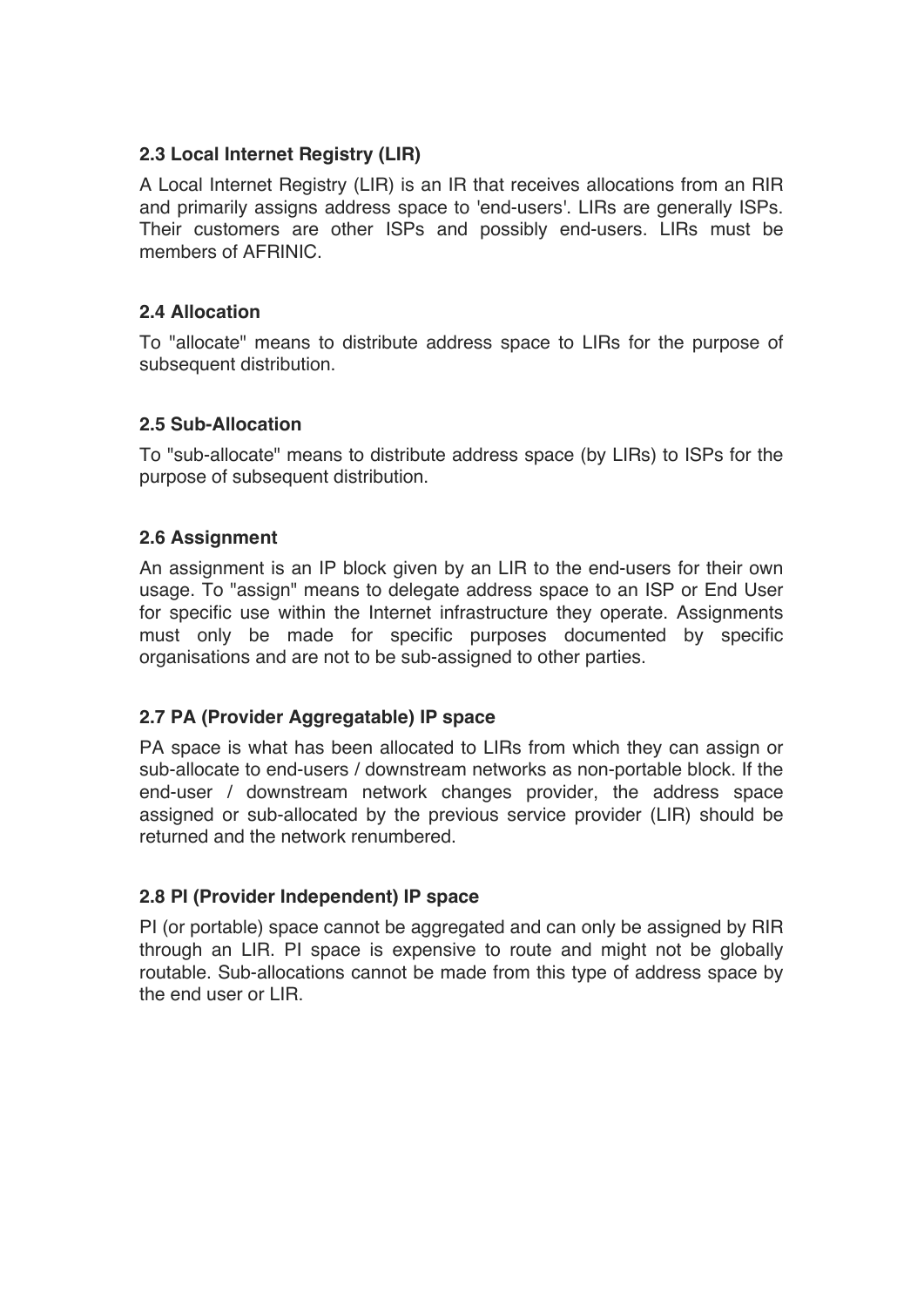# 3. The Policy Development Process (PDP)



This section describes the AFRINIC Policy Development Process (PDP).

Policies are documented AFRINIC community decisions that directly determine the rules by which AFRINIC manages and administers Internet number resources.

The procedures described herein are designed to be fair, open and objective and are intended to:

- Provide ample opportunity for participation and comment by all interested parties;
- Establish widespread Internet community consensus.

These procedures adopt generally accepted practices and provide the flexibility to adapt to a variety of circumstances that can occur in a process.

# **3.1 Scope of the PDP**

The Policy Development Process covers the development and modification of policies for handling Internet Number Resources within the AFRINIC service region. Changes to the Policy Development Process itself will also follow the process.

Internet number resource policies are distinctly separate from AFRINIC general business practices and procedures. General business practices and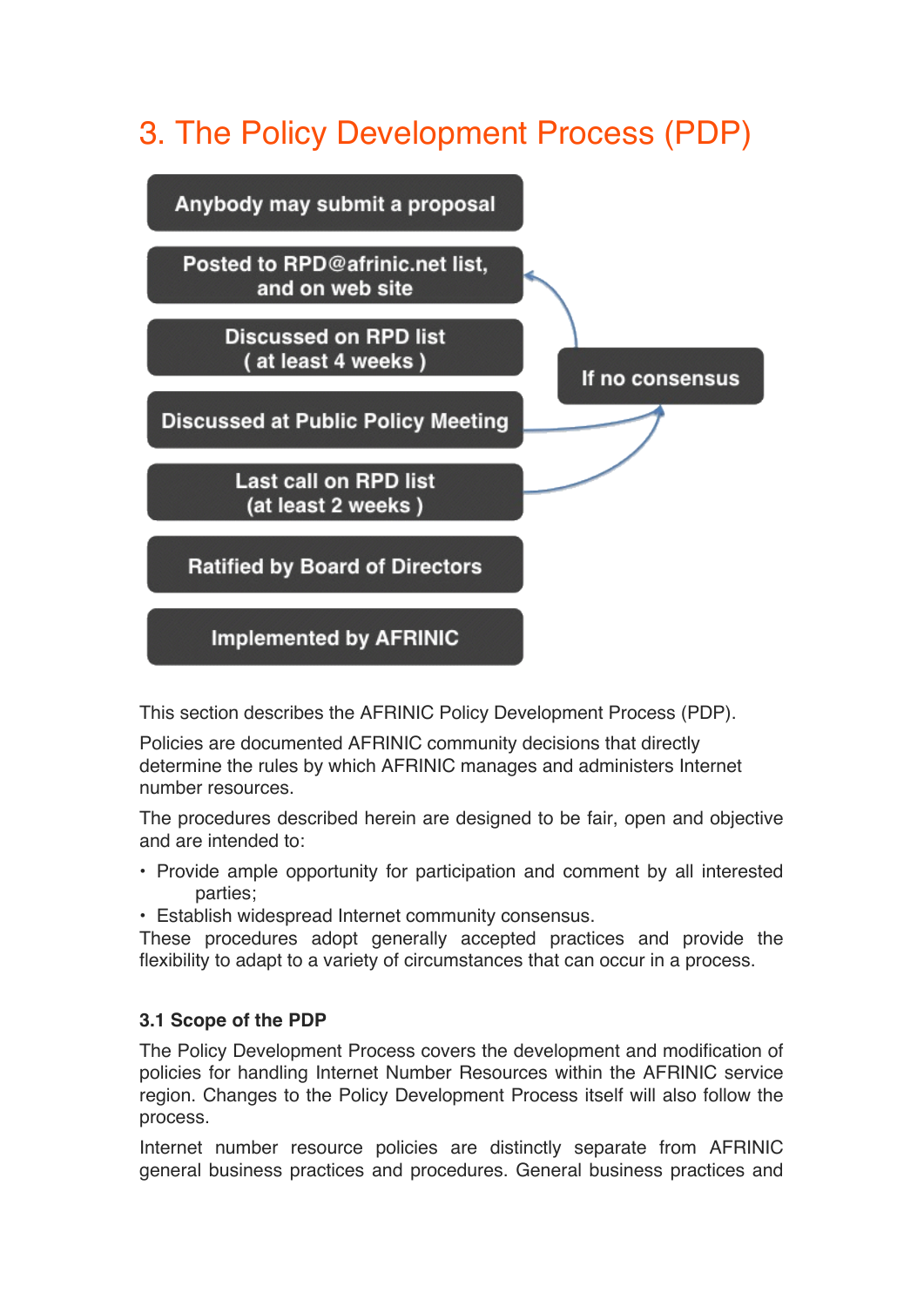procedures are not within the purview of the Policy Development Process.

# **3.2 Policy Development Principles**

All policies are developed by the Internet community following the three principles of openness, transparency and fairness. The Internet community initiates and discusses the proposals. If consensus is reached on the draft policy, it is recommended to the AFRINIC Board of Directors for adoption as a policy.

# **3.2.1 Openness**

All policies are developed in an open forum in which anyone may participate. There are no qualifications for participation.

#### **3.2.2 Transparency**

All aspects of the Policy Development Process are documented and publicly available via the AFRINIC website. The discussions are publicly archived. All procedures that are developed to implement the policy are documented by AFRINIC and are publicly available.

# **3.2.3 Fairness**

The policies are to ensure fair distribution of resources and facilitating the operation of the Internet. Actions are taken within a reasonable period of time.

# **3.3 The Policy Development Working Group (PDWG)**

The Policy Development Working Group (PDWG) discusses about the proposals. Anyone may participate via the Internet or in person. PDWG work is carried out through the Resource Policy Discussion mailing list( **rpd@afrinic.net**) and the bi-annual AFRINIC Public Policy Meetings (PPM). Any person, participating either in person or remotely, is considered to be part of the Policy Development Working Group.3.3 Policy Development Working Group (PDWG)

The Policy Development Working Group has two Chairs to perform its administrative functions. The PDWG Chairs are chosen by the AFRINIC community during the Public Policy Meeting and serve staggered two-year terms. The term ends during the first Public Policy Meeting corresponding to the end of the term for which they were appointed. A term may begin or end no sooner than the first day of the Public Policy Meeting and no later than the last day of the Public Policy Meeting as determined by the mutual agreement of the current Chair and the new Chair.

If the Working Group Chair is unable to serve his or her full term, the Working Group may select a replacement to serve the remainder of the term. If the Working Group Chairs are unable to attend the Public Policy Meeting, the Working Group shall nominate a Chair for the session. Anyone present at the meeting, whether in person or by remote participation, may participate in the selection process for a temporary Chair.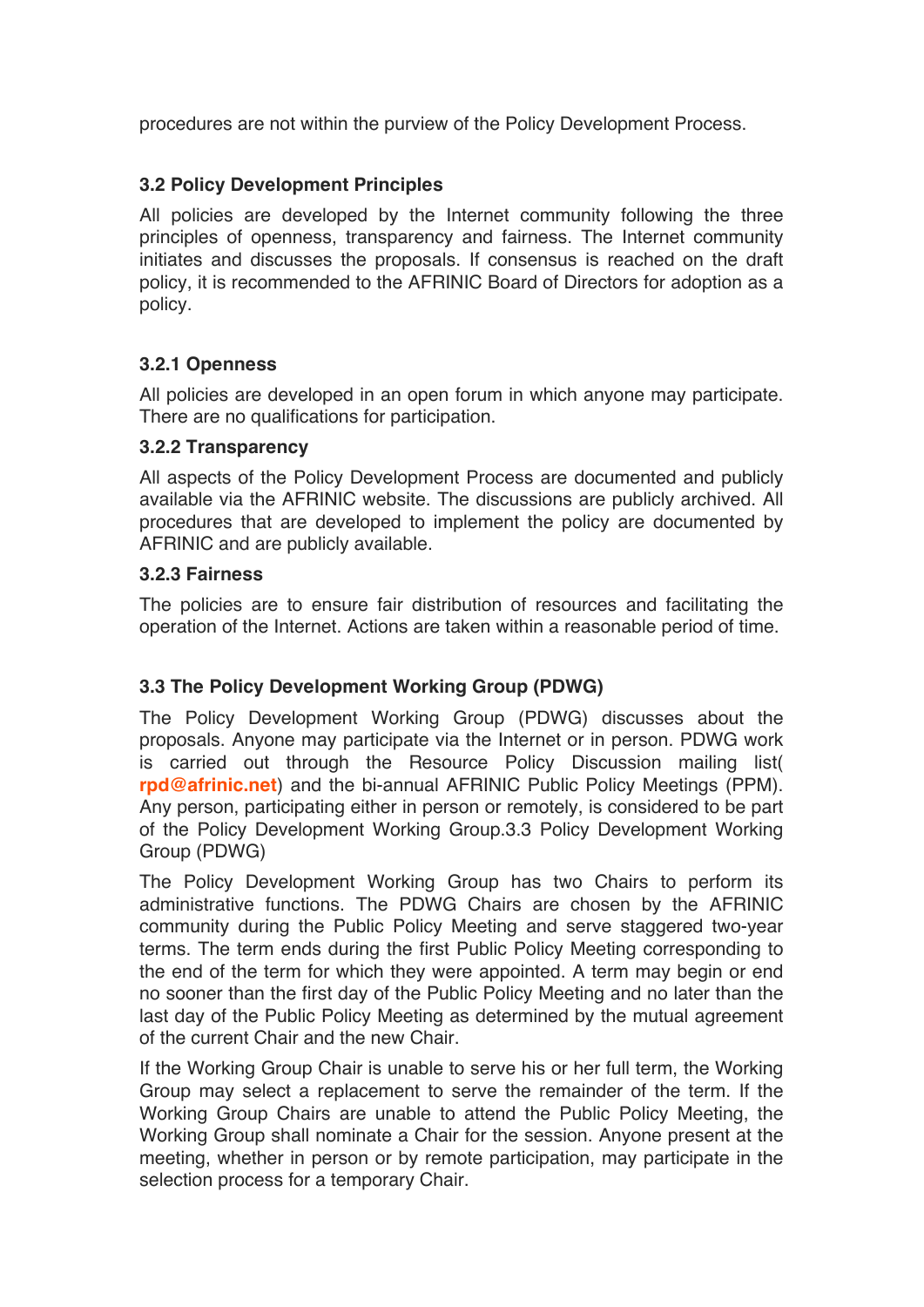# **3.4 Policy Development Process**

Anyone can submit a proposal. Policy proposals are submitted to the Resource Policy Discussion mailing list(**rpd@afrinic.net**) by the author. AFRINIC will provide administrative support and assist the author(s) in drafting the proposal, if requested. AFRINIC shall also provide relevant facts and statistics if requested during the discussion.

# **3.4.1 Draft Policy Proposal**

During the development of a policy, draft versions of the document are made available for review and comment by publishing them on the AFRINIC website and posting them to the **rpd@afrinic.net** mailing list. The document shall include the information mentioned in Sec 3.7 of this document. Each draft policy is assigned a unique identifier by AFRINIC. The website shall also contain the version history and the status of all proposals.

The draft policy shall be available for review for at least four weeks before the next Public Policy Meeting. The author(s) shall make the necessary changes to the draft policy according to the feedback received. The Working Group Chair(s) may request AFRINIC to provide an analysis, technical, financial, legal or other, of the impact of the draft policy.

A draft policy expires after one calendar year unless it is approved by the AFRINIC Board of Directors as a policy. The timeout period is restarted when the draft policy is replaced by a more recent version of the proposal. A draft policy can be withdrawn by the author(s) by sending a notification to the Resource Policy Discussion mailing list.

# **3.4.2 Public Policy Meeting**

The draft policy is placed on the agenda of an open public policy meeting. The agenda of the meeting shall be announced on the Resource Policy Discussion mailing list at least two weeks prior to the meeting. No change can be made to a draft policy within one week of the meeting. This is so that a stable version of the draft policy can be considered at the meeting. The Chair(s) determine(s) whether rough consensus has been achieved during the Public Policy Meeting.

The Chair(s) shall publish the minutes of proceedings of the Public Policy Meeting not later than three weeks after the meeting.

# **3.4.3 Last Call**

A final review of the draft policy is initiated by the Working Group Chair(s) by sending an announcement to the Resource Policy Discussion mailing list. The Last Call period shall be at least two weeks. The Working Group Chair(s) shall evaluate the feedback received during the Public Policy Meeting during this period and decide whether consensus has been achieved.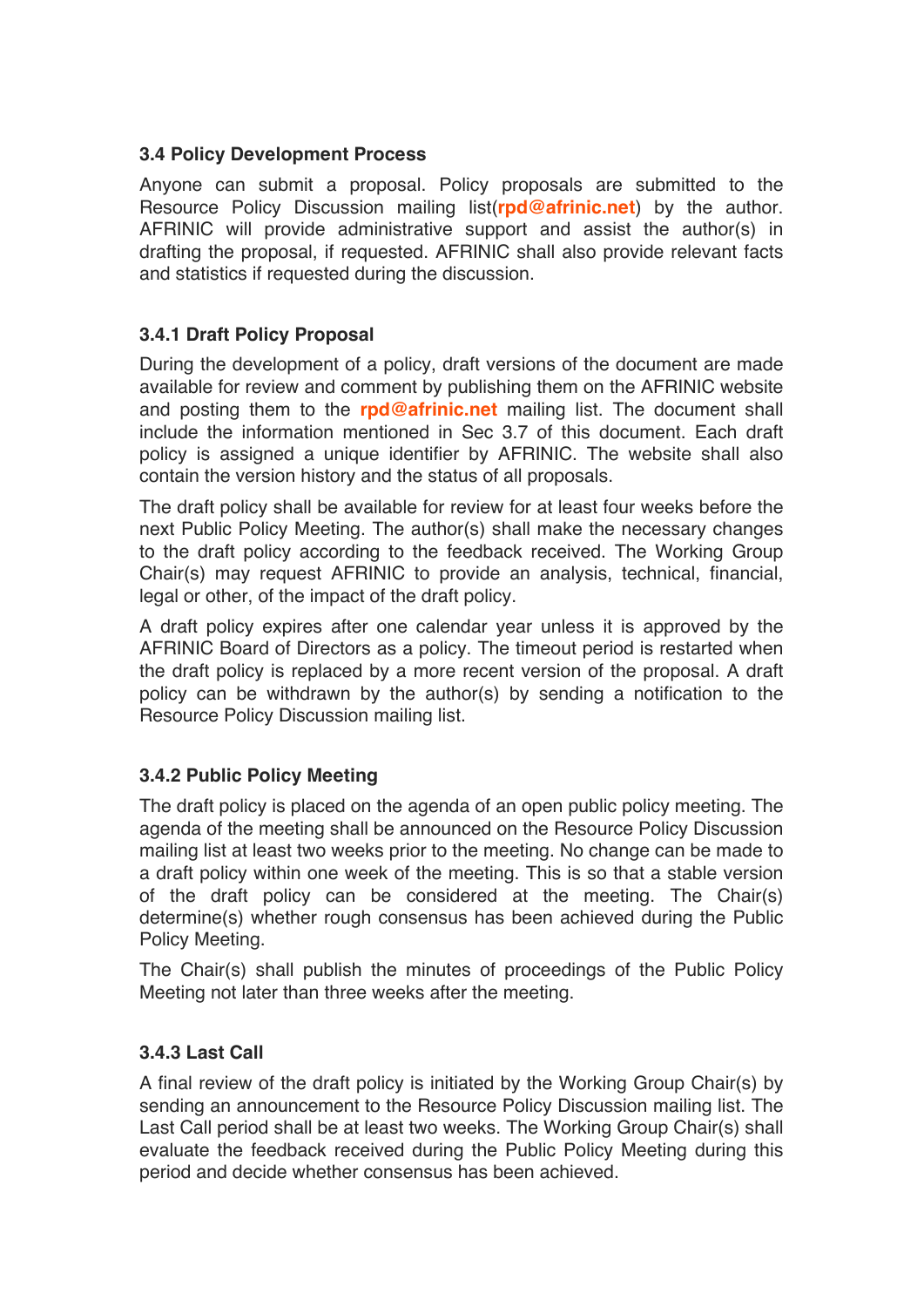# **3.4.4 Approval**

The Working Group Chair(s) shall recommend the draft policy to the AFRINIC Board of Directors for approval if it has the consensus of the Policy Development Working Group. The recommendation shall include a report of the discussions of the draft policy and feedback from the Last Call. The draft policy shall be ratified by the AFRINIC Board of Directors.

#### **3.4.5 Implementation**

The adoption and implementation date of the policy is announced on the Resource Policy Discussion mailing list. The implementation date should be less than six months after the end of the Last Call unless a waiver is requested.

#### **3.5 Conflict Resolution**

A person who disagrees with the actions taken by the Chair(s) shall discuss the matter with the Working Group Chair(s) or with the Working Group. If the disagreement cannot be resolved in this way, the person may file an appeal with an Appeal Committee appointed by the AFRINIC Board of Directors. An appeal can only be filed if it is supported by three (3) persons from the Working Group who have participated in the discussions.

The appeal must be submitted within two weeks of the public knowledge of the decision. The Appeal Committee shall issue a report on its review of the complaint to the Working Group. The Appeal Committee may direct that the Chair(s) decision be annulled if the Policy Development Process has not been followed.

Anyone may request the recall of a Working Group Chair at any time, upon written request with justification to the AFRINIC Board of Directors. The request must be supported by at least five (5) other persons from the Working Group. The AFRINIC Board of Directors shall appoint a recall committee, excluding the persons requesting the recall and the Working Group Chairs. The recall committee shall investigate the circumstances of the justification for the recall and determine the outcome.

#### **3.6 Varying the Process**

The process outlined in this document may vary in the case of an emergency. Variance is for use when a one-time waiving of some provision of this document is required. The decision to vary the process is taken by the Working Group Chair. There must be an explanation about why the variance is needed. The review period, including the Last Call, shall not be less than four weeks. If there is consensus, the policy is approved and it must be presented at the next Public Policy Meeting.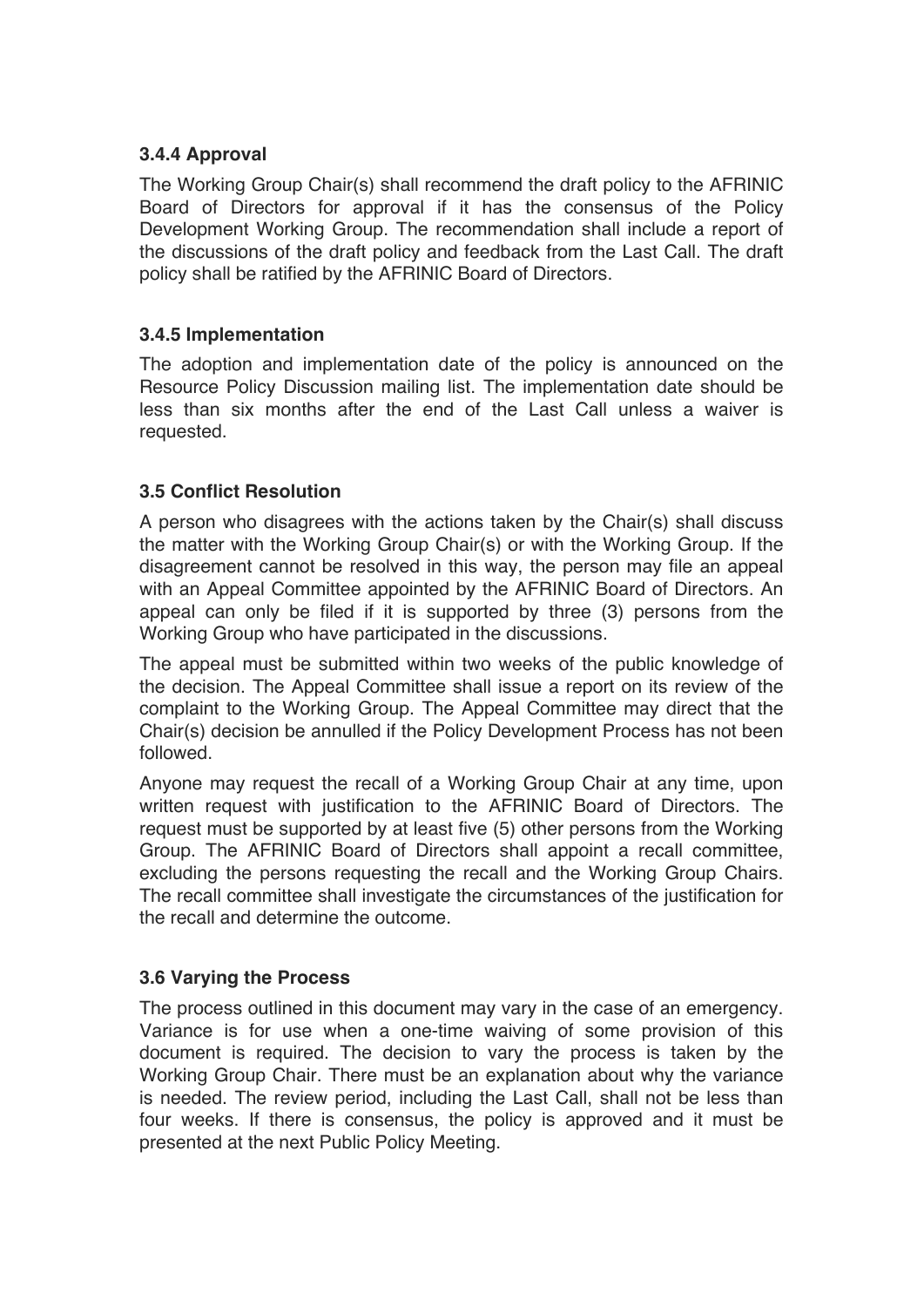# **3.7 Document Update Process**

All changes to this document must start as policy proposals, and will be reflected in the RPM after successfully going through all the stages of the Policy Development Process (PDP) according to the provisions in sections 3.1 – 3.6 above. The process to propose a policy that will ultimately update the RPM follows:

# **3.7.1 Policy Proposal Template**

The text of a new policy proposal (as well as modifications or deletions to existing sections of the RPM) shall be submitted (by anyone) to **pdwg@afrinic.net** using the following format and template:

- *1. Unique identifier (assigned by AFRINIC):*
- *2. Draft Proposal Name:*
- *3. Draft Proposal version (assigned by AFRINIC):*
- *4. Author(s):* 
	- *Name*
	- *Email address*
	- *Affiliation, if applicable*
	- *Submission Date*
- *5. Changes to the Resource Policy Manual (RPM): (Indicate what sections of the RPM are being introduced, modified or deleted).*
- *6. Summary of problem statement:*
- *7. Proposal:*
- *8. Summary of changes between previous versions of the draft, if applicable:*

# **3.7.2 Document Modification**

After going through all the steps of the PDP, the text and/or actions stated in the proposal as ratified by the AFRINIC Board of Directors will be incorporated into the RPM by way of addition, modification or deletion of the relevant sections of this document.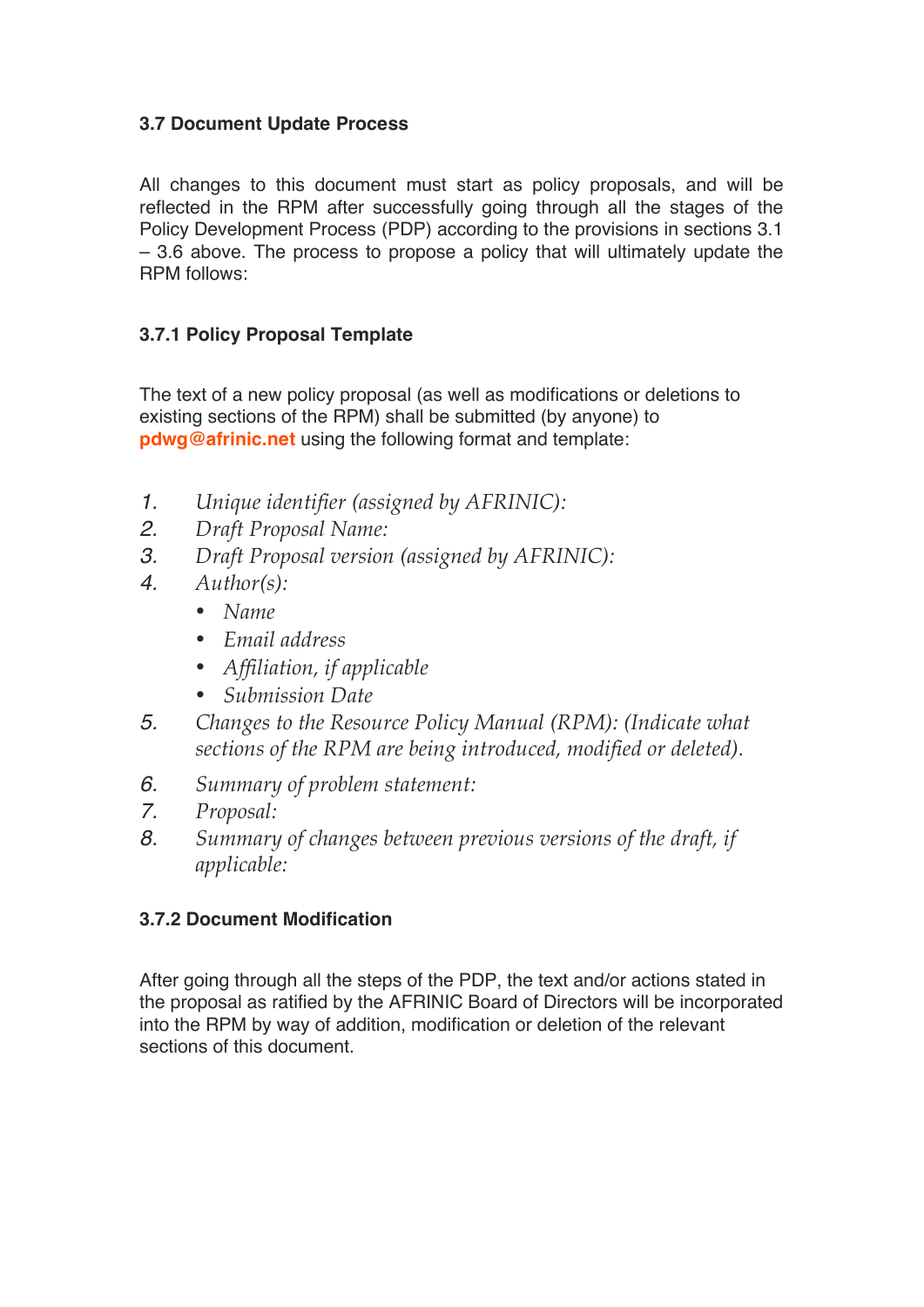# 4. Hierarchy of number resource distribution

Internet Number Resources are distributed in an hierarchical structure in which IANA (The Internet Assigned Numbers Authority) allocates blocks of number resources to AFRINIC, to be redistributed throughout the African region. AFRINIC redistributes to its members and also delegates to them the authority to make assignments and sub-allocations to customers where appropriate and in accordance with the policies and procedures described in this document.

# 5. IPv4

This section describes the guidelines for the responsible management IPv4 address space in the AFRINIC service region. The guidelines are developed through an open, bottom up policy development process of the Policy Development Working Group.

# **5.1 IPv4 Address Space**

For the purpose of this document, IPv4 addresses are 32-bit binary numbers (used as identifiers in the IPv4 protocol) and are usually in three types:

5.1.1 Public/global IP addresses that are assigned to be globally unique according to the goals described in section 6 of this document.

5.1.2 Private IPv4 address space is set aside for use in private IPv4 networks. Anyone may use these addresses in their private networks without registration. Hosts with private IPv4 addresses cannot be reached from the internet unless enabled through NAT (Network Address Translation). Note that some Internet services may not work properly under NAT. See RFC 2993 for engineering / technical implications of using NAT. RFC1918 also describes the blocks set aside for private use.

5.1.3 IP address ranges reserved for experiments: These are described in RFC3330. Some ranges are also reserved for multicast.

# **5.2 Goals of the Internet Registry System**

# **5.2.1 Goals**

It is AFRINIC's primary duty, as a custodian of a public resource, to ensure that for all IPv4 allocations and assignments, the following goals are met:

**5.2.1.1 Uniqueness -** In order that each host on the public internet can be uniquely identified, each public unicast IPv4 address must be globally unique.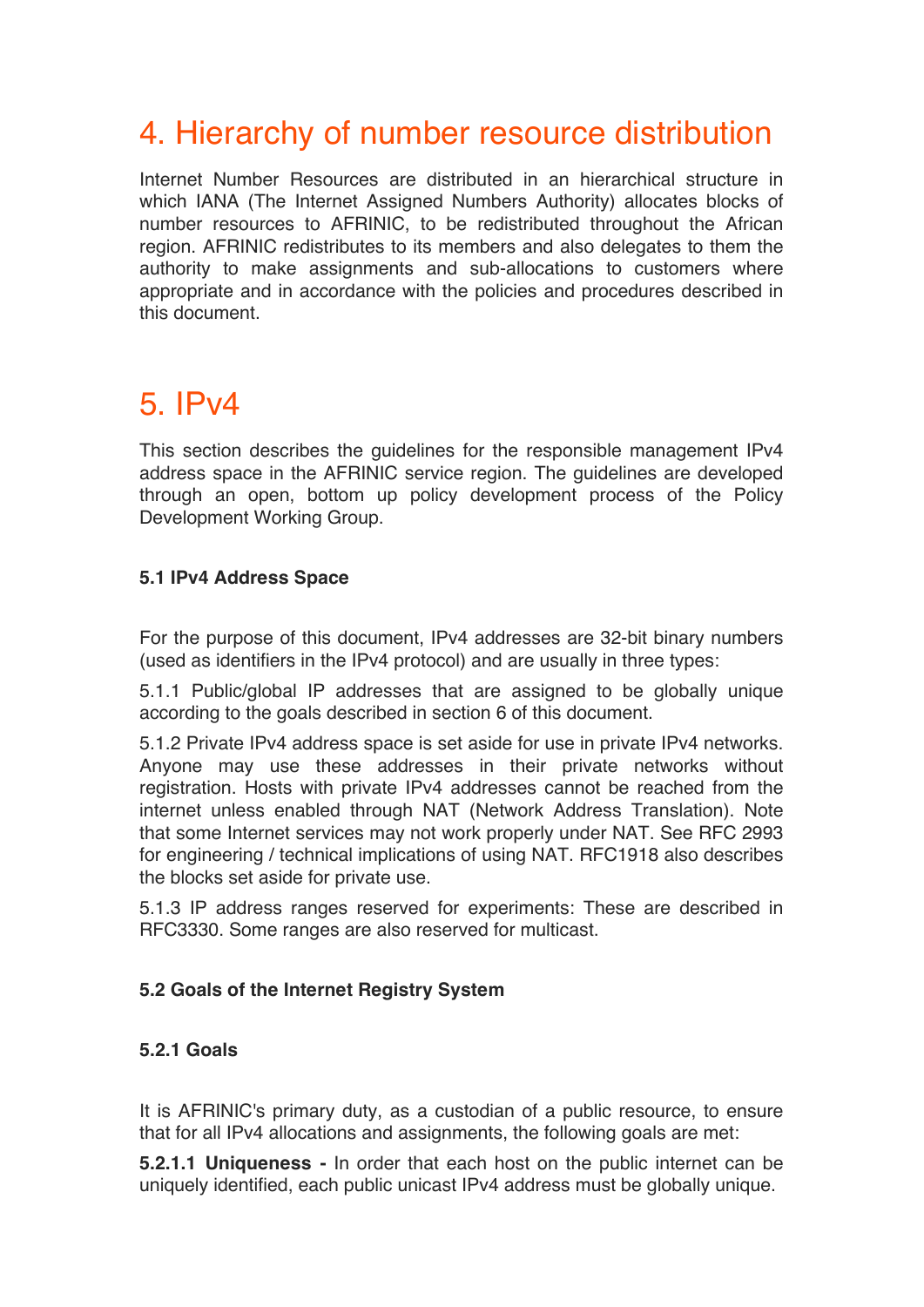**5.2.1.2 Registration -** Every assignment and allocation of public Internet address space must be registered in the AFRINIC whois database. This is necessary to ensure uniqueness and to provide information for Internet trouble shooting at all levels.

**5.2.1.3 Aggregation -** Distributing Ipv4 addresses in a hierachical manner permits the aggregation of routing information. This helps to ensure proper operation of internet routing, and to limit the expansion of Internet routing tables (RFC2519).

**5.2.1.4 Conservation -** To maximize the lifetime of the public Internet address space resource, addresses must be distributed according to actual need and on the basis of immediate use. Therefore, stockpiling of address space and maintaining reservations must, in general, be avoided.

#### **5.2.2 Conflict of goals**

The goals of conservation and aggregation often conflict with each other. Some or all of the goals may occasionally be in conflict with the interests of individual IRs or end-users. Therefore, IRs evaluating requests for allocations and assignments must carefully analyze all relevant considerations and must seek to balance the needs of the applicant with the needs of the Internet community as a whole. These policies are intended to help IRs balance these needs fairly. Documenting the decision making process for each allocation or assignment helps ensure the process remains transparent and honest.

#### **5.2.3 Documentation**

In order to properly evaluate requests, an RIR must carefully examine all relevant documentation relating to the networks in question. Such documentation may include network engineering plans, sub-netting plans, descriptions of network topology, and descriptions of network routing plans. All documentation should conform to a consistent standard and any estimates and predictions that are documented must be realistic and justifiable.

#### **5.2.4 Fairness**

All policies and practices relating to the use of public address space will apply fairly and equitably to all existing and potential members of AFRINIC regardless of their location, nationality, size, or any other factor.

#### **5.3 Registration Requirements**

5.3.1 All communication with AFRINIC will be in English.

5.3.2 All allocations, PI assignments, PA assignments, sub-allocations and other types of resource assignments will be registered in the AFRINIC database. Any unregistered resources will be considered invalid. The registration data (name, IP block/range, contacts, status, etc..) must be correct at all times. This is necessary to support network operations.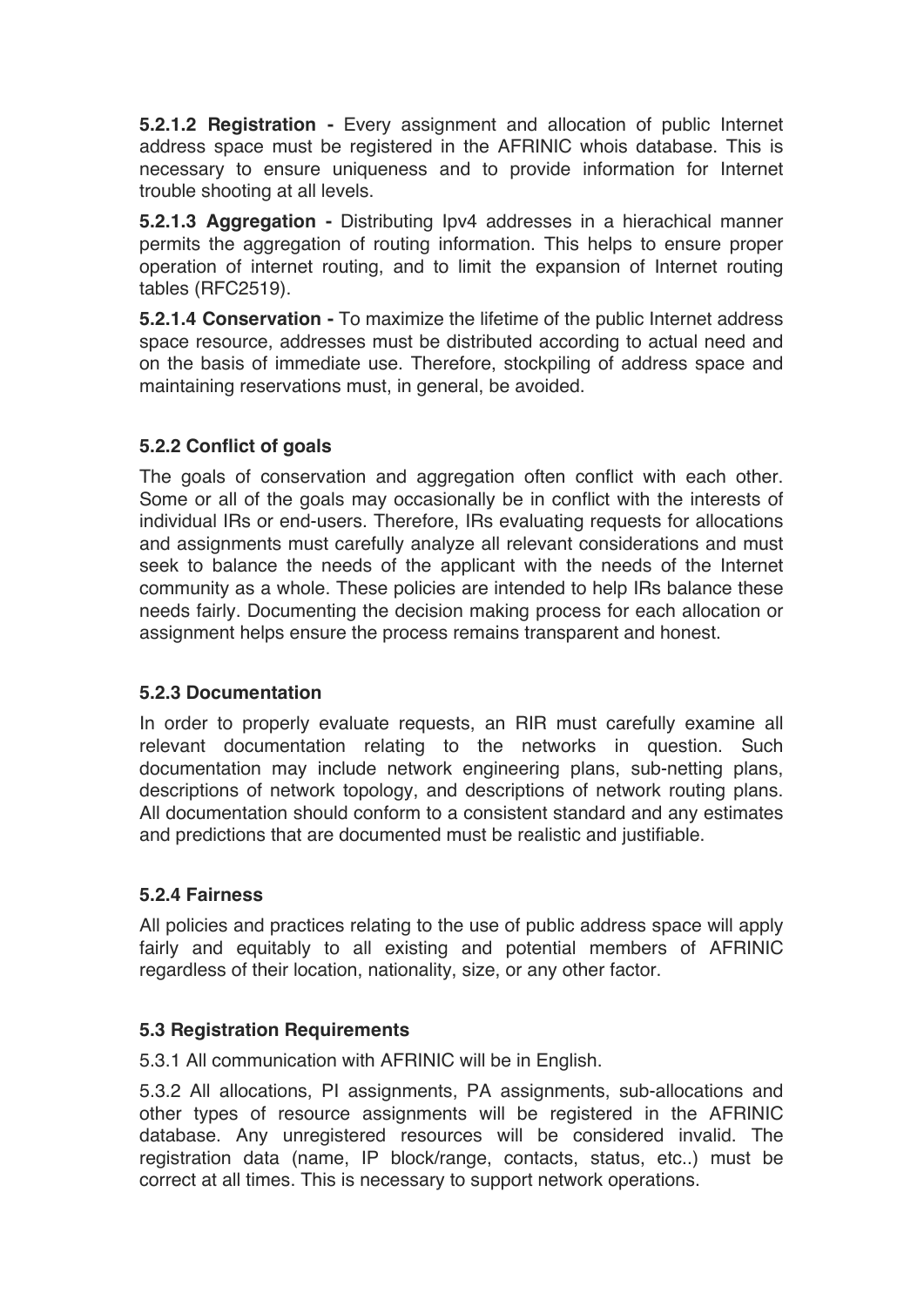# **5.4 Soft Landing**

This section describes how AFRINIC shall assign, allocate, and manage IPv4 resources during the "Exhaustion Phase" which begins when AFRINIC first needs to assign or allocate IP addresses from the final /8 block of IPv4 address space.

In order to ensure a smooth transition to IPv6, AFRINIC's pool should be managed to provide members with address space after the IPv4 pool is depleted. This will help in maintaining IPv4 networks while deploying IPv6 networks - a practice that characterizes the transition period. This section proposes a strategy for allocation and Assignment and maintenance of AFRINIC's IPv4 pool post exhaustion. Enforcement of the "soft landing" policy begins when AFRINIC starts to allocation space from the final IANA allocated/8.

This IPv4 Soft Landing policy applies to the management of address space that will be available to AFRINIC after the current IPv4 pool is depleted. The purpose of this document is to ensure that address space is assigned and/or allocated in a manner that is acceptable to the AFRINIC community especially during this time of IPv4 exhaustion.

# **5.4.1 Definitions Specific to the Soft Landing Section:**

- Existing LIR's- An Existing LIR is a LIR that assigns address space to 'endusers' and has already been assigned or allocated IPv4 address space by AFRINIC.
- New LIR- A New LIR, is a LIR that assigns address space to 'end-users' and is a member of AFRINIC but has not been assigned or allocated any IPv4 address space prior to the Exhaustion phase.
- End User- An End User is an organization that receives assignments of IP addresses exclusively for use in its operational networks
- Final /8 block of IPv4 address space, or "Final /8"- The Final /8 block of IPv4 address space, or "Final /8", is the /8 block of IPv4 address space that has been allocated by the IANA to AFRINIC in terms of section 2.2 C of the Global Policy for the Allocation of the Remaining IPv4 Address Space <**http://www.icann.org/en/general/allocation-remainingipv4-space.html**> at the time of exhaustion of the IANA pool of IPv4 address space. AFRINIC's version of the Global Policy for the Allocation of the Remaining IPv4 Address Space is also known as **AFPUB-2009-v4-001**.

#### **5.4.2 Current Phase**

The *"Current Phase"* is the status quo at the time of adoption of this policy. During this phase, AFRINIC will continue allocating or assigning IPv4 addresses to LIRs and End Users using the current policies.

The current phase will continue until an otherwise-valid request for IPv4 address space from any LIR or end user to AFRINIC either: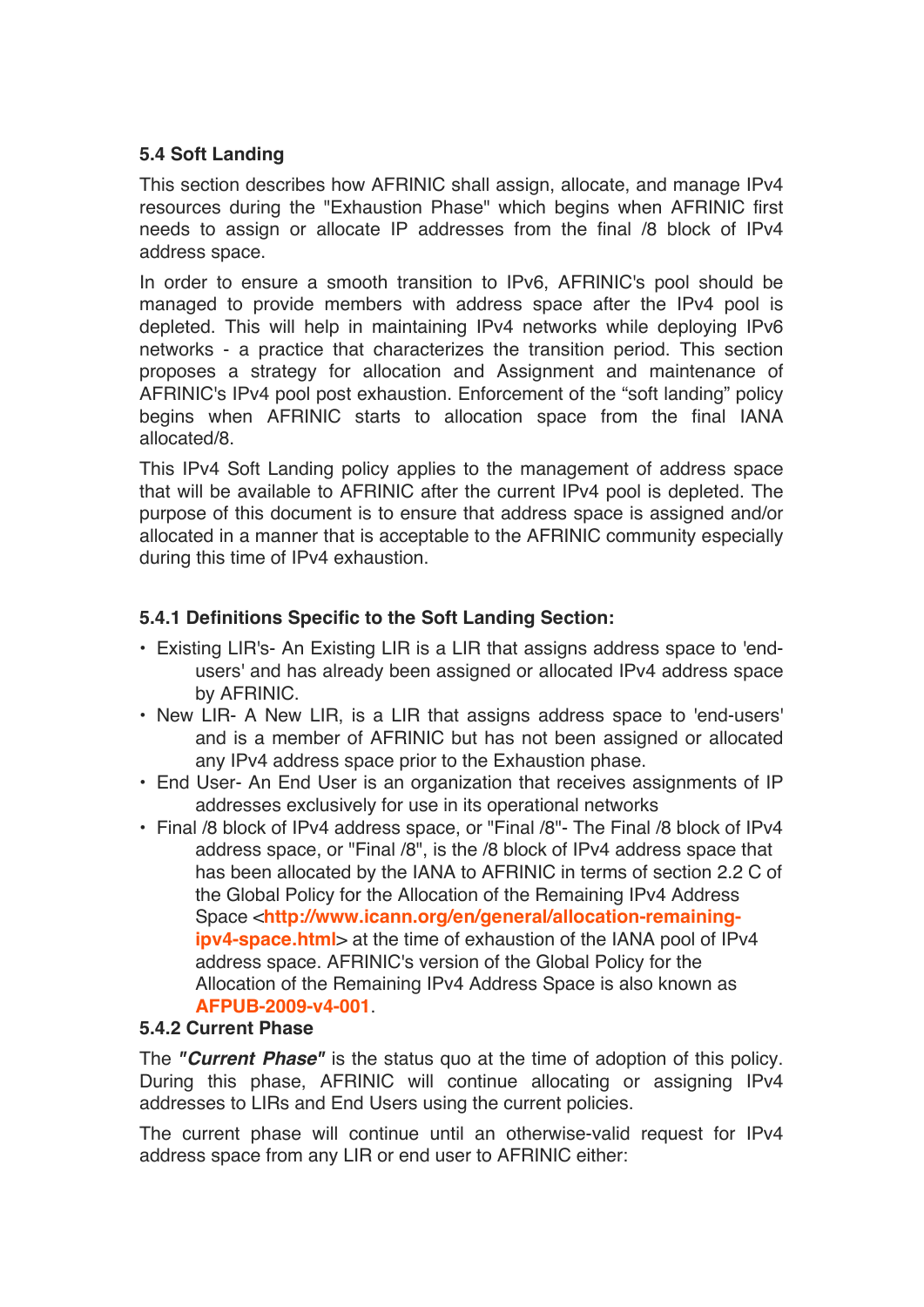(a) Cannot be fulfilled with the IPv4 address space available in the AFRINIC pool (with the exception of the Final /8), or:

(b) Can be fulfilled, but would leave the AFRINIC IPv4 address pool empty (with the exception of the Final /8).

The request that results in either of the above conditions being fulfilled will be the last IPv4 address space request that AFRINIC will accept from any LIR or End User in the Current Phase. If the request can be processed in terms of the Current Phase policies, then it will be so processed; otherwise, it will be processed in terms of Exhaustion Phase policies.

AFRINIC will publically announce that the Exhaustion Phase has begun at this point. For the avoidance of doubt all applications that are currently in the process at this point will be evaluated as per the new policy.

#### **5.4.3 Exhaustion Phase**

During the Exhaustion Phase, the following allocation and assignment guidelines will be used. They apply to both LIRs and End Users, and to all IPv4 address space allocated, assigned, or otherwise managed by AFRINIC during the transition to and after the beginning of the Exhaustion Phase, regardless of whether or not such IPv4 address space is a part of the Final /8. The exhaustion phase will be divided into two parts:

#### *5.4.3.1 Exhaustion Phase 1*

During this phase, allocation/assignment of address space will continue as in the Current phase (/24 for a EU and /22 for a LIR) but the maximum will change from /10 to /13.

Allocations and assignments will be made from the Final /8 or from any other IPv4 address space available to AFRINIC, until no more than a /11 of nonreserved space is available in the Final /8. At this point the Exhaustion Phase 2 will begin. For the avoidance of doubt all applications will be in the process at this point will be evaluated as per the new policy.

# *5.4.3.2 Exhaustion Phase 2*

During this phase a minimum allocation/assignment size will be /24, and the maximum will be /22 per allocation/assignment.

5.4.4 For any LIR or End User requesting IPv4 address space during the Exhaustion: There is no explicit limit on the number of times an organization may request additional IPv4 address space during the Exhaustion Period.

5.4.5 The current allocation and assignment period of 12 months shall be changed to 8 months. The current allocation and assignment period of 12 months shall be changed to 8 months. This will help to ensure that LIRs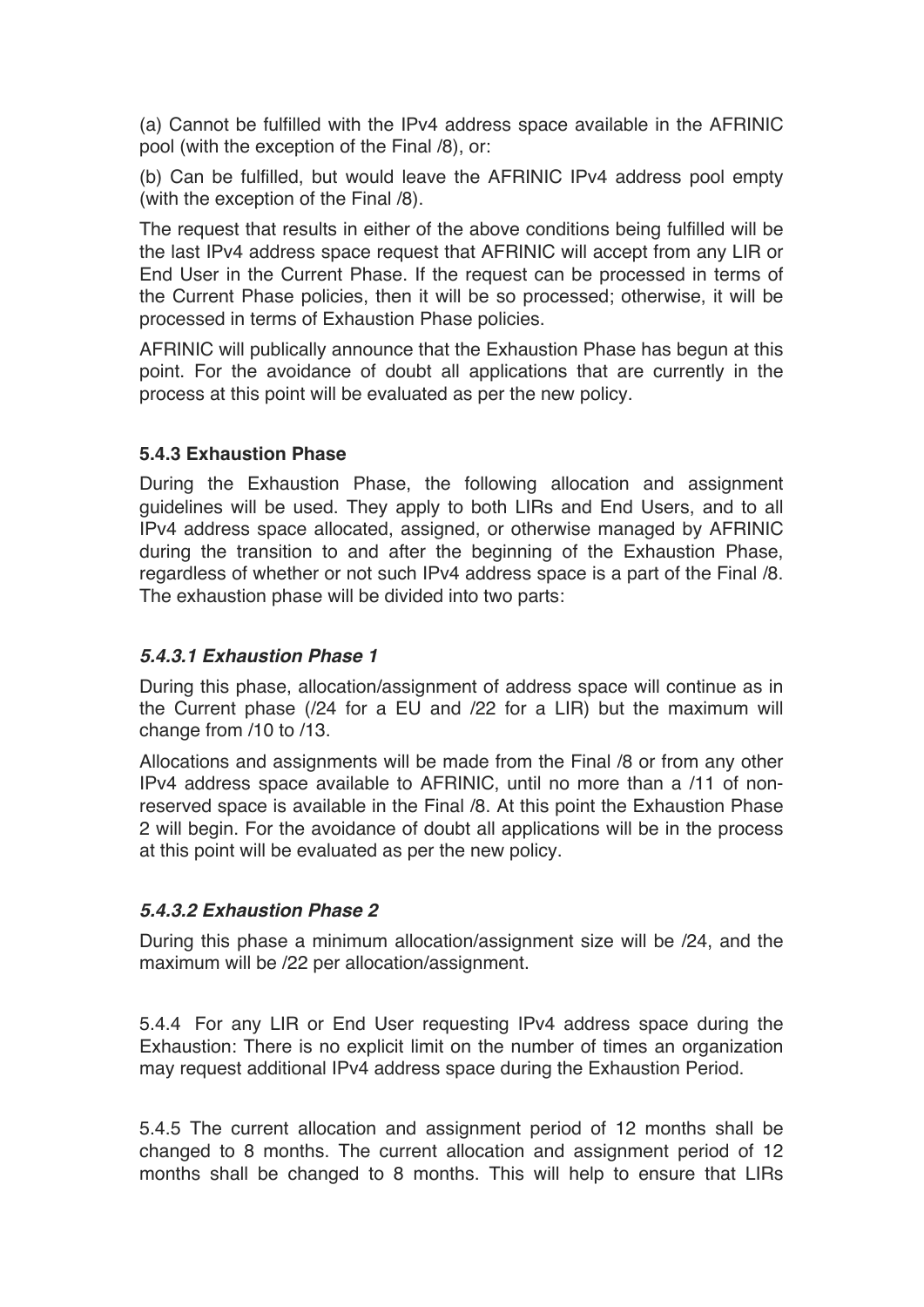request only for resources they need in the short to medium term, and promote fairness in the equitable distribution of the last IPv4 address pool. This assignment period will remain the same throughout the life span of this Policy.

#### **5.4.6 Allocation Criteria**

5.4.6.1 In order to receive IPv4 allocations or assignments during the Exhaustion Phase, the LIR or End User must have used at least 90% of all previous allocations or assignments (including those made during both the Current Phase and the Exhaustion Phase). In the case of new LIRs or End Users with no previous allocations or assignments, this requirement does not apply to their first allocation or assignment request.

5.4.6.2 AFRINIC resources are for AFRINIC service region and any use outside the region should be solely in support of connectivity back to the AFRINIC region.

#### **5.4.7 IPv4 Address Space Reserve**

5.4.7.1 A /12 IPv4 address block will be in reserved out of the fFinal /8. This /12 IPv4 address block shall be preserved by AFRINIC for some future uses, as yet unforeseen. The Internet is innovative and we cannot predict with certainty what might happen. Therefore, it is prudent to keep this block in reserve, just in case some future requirement creates a demand for IPv4 addresses.

5.4.7.2 When AFRINIC, can no longer meet any more requests for address space (from the Final /8 or from any other available address space), the Board may at its discretion and considering the demand and other factors at the time replenish the exhaustion pool with whatever address space (or part thereof) that may be available to AFRINIC at the time, in a manner that is in the best interest of the community.

#### **5.5 IPv4 LIR/ISP Allocations**

# **5.5.1 Allocation policies and guidelines**

#### **5.5.1.1 Introduction**

5.5.1.1.1 AFRINIC allocates ranges of IPv4 addresses to Local Internet Registries (LIRs). LIRs reassign or sub-allocate that space to their customers. All LIR's assigning address space allocated from AFRINIC are also advised to adopt a set of policies that are consistent with the policies described in this document.

5.5.1.1.2 Determination of IP address space allocation size is the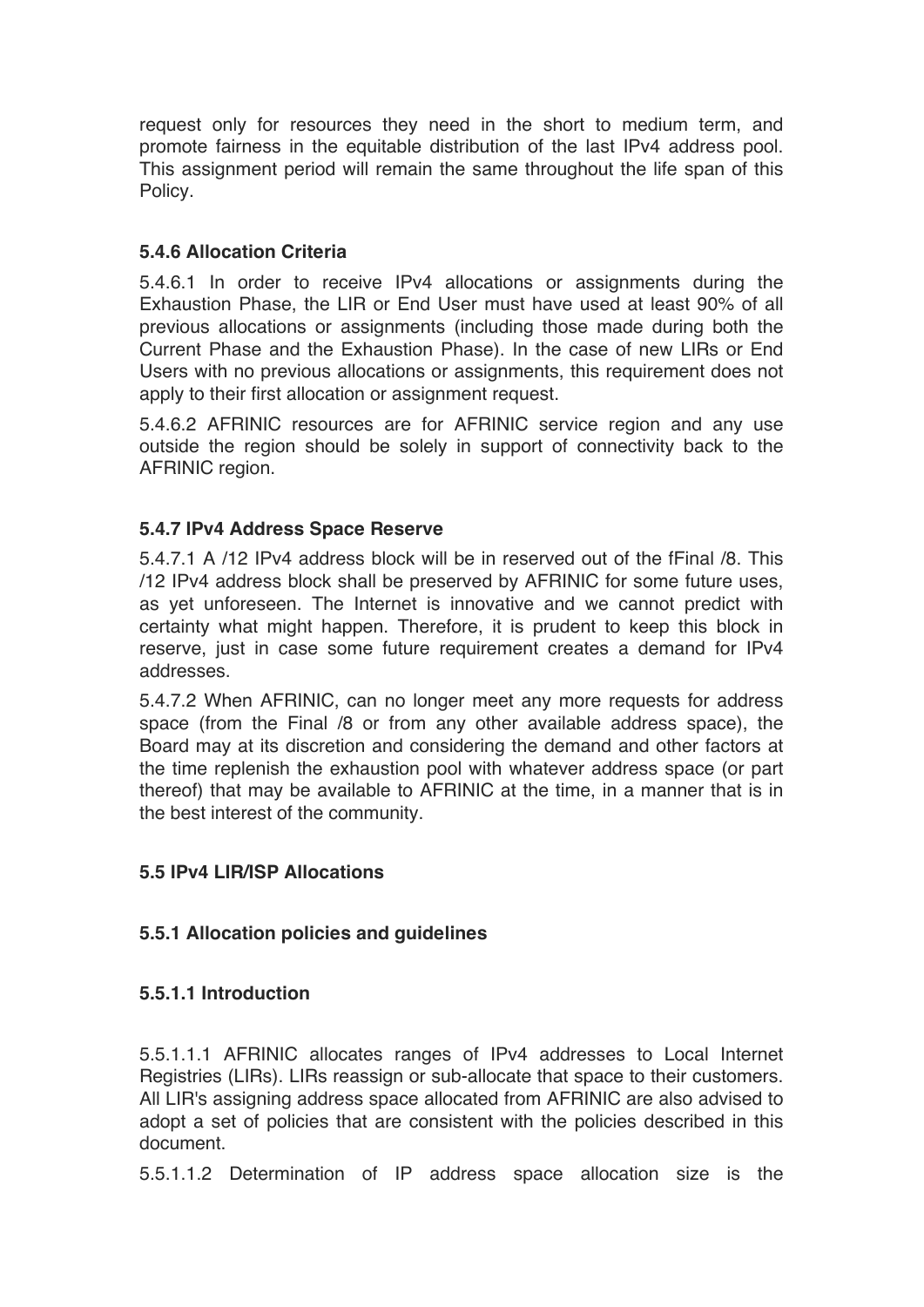responsibility of AFRINIC staff. In an effort to ensure that Classless Inter-Domain Routing (CIDR) is implemented and utilized as efficiently as possible, AFRINIC will issue blocks of IPv4 addresses on appropriate "CIDR-supported" bit boundaries. (CIDR - "Classless Inter-Domain Routing", is explained in RFC1517-1959).

5.5.1.1.3 If an LIR plans to exchange or transfer address space, it needs to contact AFRINIC so that the changes are properly registered. The LIR remains responsible for all the allocations registered in the AFRINIC database until they have been transferred to another LIR or returned to AFRINIC. LIR's must ensure that all policies are applied.

# **5.5.1.2 First IPv4 Allocation**

5.5.1.2.1 AFRINIC's minimum allocation is /22 or 1024 IPv4 addresses.

5.5.1.2.2 The organisation must be an AFRINIC member in good standing, and;

5.5.1.2.3 Must show an existing efficient utilization of IP addresses from their upstream provider. Justification may be based on a combination of immediate need and existing usage, in which case, the existing assignments must be renumbered into the LIR's new allocation.

The verification of previous efficient utilisation is based on assignments (and sub-allocations) registered in the RIPE, ARIN, LACNIC and APNIC databases and only these registered assignments will be considered valid.

# *5.5.1.3 Slow start mechanism for first allocations:*

AFRINIC shall apply a slow start mechanism to all new LIRs. With respect to allocations made by AFRINIC, the first allocation an LIR receives will be the size of the minimum practical allocation described in 5.4.1.2.1 unless otherwise justified.

The slow start policy is used by all RIR's to prevent allocations of large blocks of address space that may then remain substantially unassigned. AFRINIC will implement the slow start mechanism in a consistent and fair manner for every LIR, and will apply the same principles and standards to every applicant for address space.

# **5.5.1.4 Additional Allocation**

5.5.1.4.1 An LIR may receive an additional allocation when about 80% of all the address space currently allocated to it has been used in valid assignments and/or sub-allocations. A new allocation can also be made if single assignment or sub-allocation requires more addresses than those currently held by the LIR.

5.5.1.4.2 Reservations are not considered as valid assignments or suballocations. It may be useful for internal aggregation to keep some IP blocks free for future growth. These internal reservations are however not counted as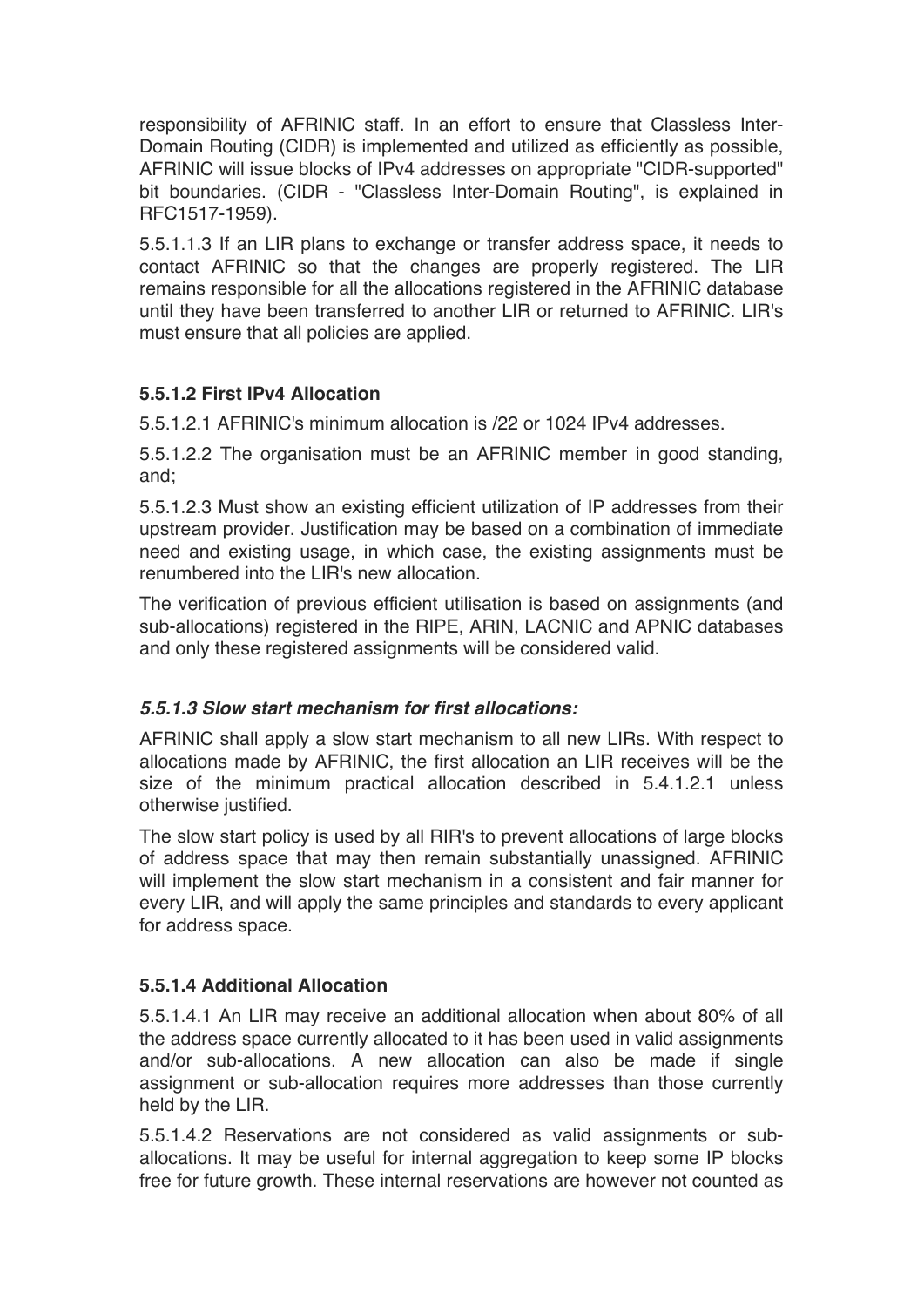valid usage and must be assigned or sub-allocated before requesting for an additional allocation.

5.5.1.4.3 AFRINIC will always try to allocate contiguous address ranges, allowing the LIR to minimise the number of route announcements it makes. However, it will not always be possible to allocate a range contiguous with the LIR's previous allocation.

#### **5.5.1.5 Sub-Allocations**

The minimum size of a sub-allocation is /24. It allows a reasonable number of small assignments to be made by a downstream ISP. An LIR may not suballocate IPv4 space above its sub-allocation window (see section 10.0 for suballocation windows).

LIR's may make sub-allocations to multiple downstream ISP's. (Downstream ISP's efficiently using a sub-allocation qualify to receive a /22 allocation should they want to become an LIR).

The LIR is responsible for ensuring that address space allocated to it, and subsequently, the address space that it sub-allocates, is used in accordance with the community's policies and guidelines.

LIRs are advised to make use of the slow-start mechanism when making suballocations to downstream ISPs. Here, the LIR ensures that the space suballocated is efficiently used and the LIR can also monitor and determine the ability of the downstream ISP to operate within the policies set by the community.

Sub-allocations form part of an LIR's aggregatable space. Therefore, an LIR should ensure that IP space is not retained by the downstream ISP if the reseller ceases to obtain connectivity from the LIR's network (sub-allocations are non-portable).

#### **5.5.1.6 PA Assignment policies and guidelines**

LIR's must request approval from AFRINIC approval for all sub-allocations above their Sub-Allocation Window (see section 10.0 for SAW policy).

The following guidelines are intended to help LIRs and end-users in their search for equitable compromises:

#### **5.5.1.7 Documentation**

The information required by AFRINIC to justify an end-user's IP address requirements include addressing needs, network infrastructure and future plans. Such information is required when an LIR is requesting IP space for their end-users at the time of sending in the request. In order to ensure that previous sub-allocation are not duplicated, the current address space usage is also required. This information is essential in making the appropriate suballocation approvals, and the level of detail will depend on the size of the request and complexity of the network.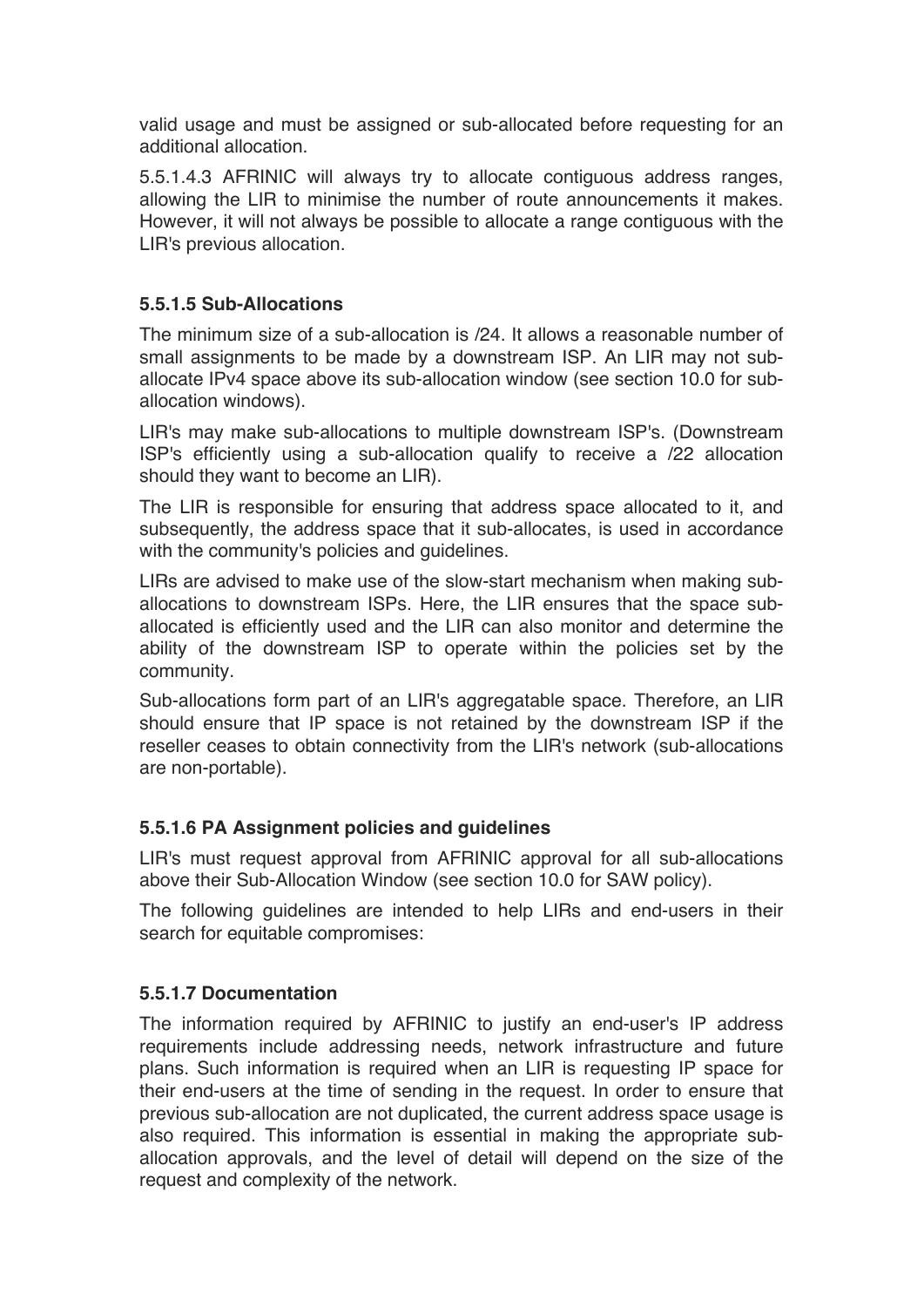The LIR should ensure that the necessary information is completed before making a sub-allocation request to AFRINIC. Sub-allocation request forms are available to the LIR through their account in MyAFRINIC.

When making sub-allocation from their SAW, LIR's should also ensure that such information is given by the end-user.

# **5.5.1.8 Network infrastructure (of LIR) vs End-User networks**

IP addresses used solely for connecting an end-user to a service provider (e.g., point-to-point links) are considered as part of the service provider's infrastructure. Such addresses should only be registered as part of the service provider's infrastructure. When an end user has a network using public address space, this space must be registered with the contacts of the enduser. If the end-user is an individual rather than an organisation, the space may be registered with the contact information of the service provider but with the end-user referenced in the AFRINIC whois database object.

# **5.5.1.9 Utilisation**

Immediate utilisation of assignments should be at least 25% of the assigned space. After one year, unless special circumstances are defined, it should be at least 50%.

# **5.5.1.10 Reservations not supported**

End-users are not permitted to reserve address space based on long term plans. This violates the goal of conservation and fragments the address space when initial forecasts are not met. If an LIR wants to assign address space for customers, it must make the assignments from any unallocated or unassigned address space it currently holds. For the purposes evaluating allocation requests, space reserved by an LIR for other customers is considered unused.

#### **5.5.1.11 Validity of an assignment**

Assignments remain valid as long as the original criteria on which the assignment was based are still in place and the assignment is registered in the AFRINIC database. An assignment is therefore invalid if it is not registered in the database and if the purpose for which it was registered has changed or no longer holds.

#### **5.5.1.12 Re-numbering**

This is replacing IP addresses on a one-to-one basis. Valid assignments can be replaced with the same number of addresses if the original assignment criteria are still met. The addresses to be replaced must still be in use. When a renumbering request exceeds the LIR's sub-allocation window, the request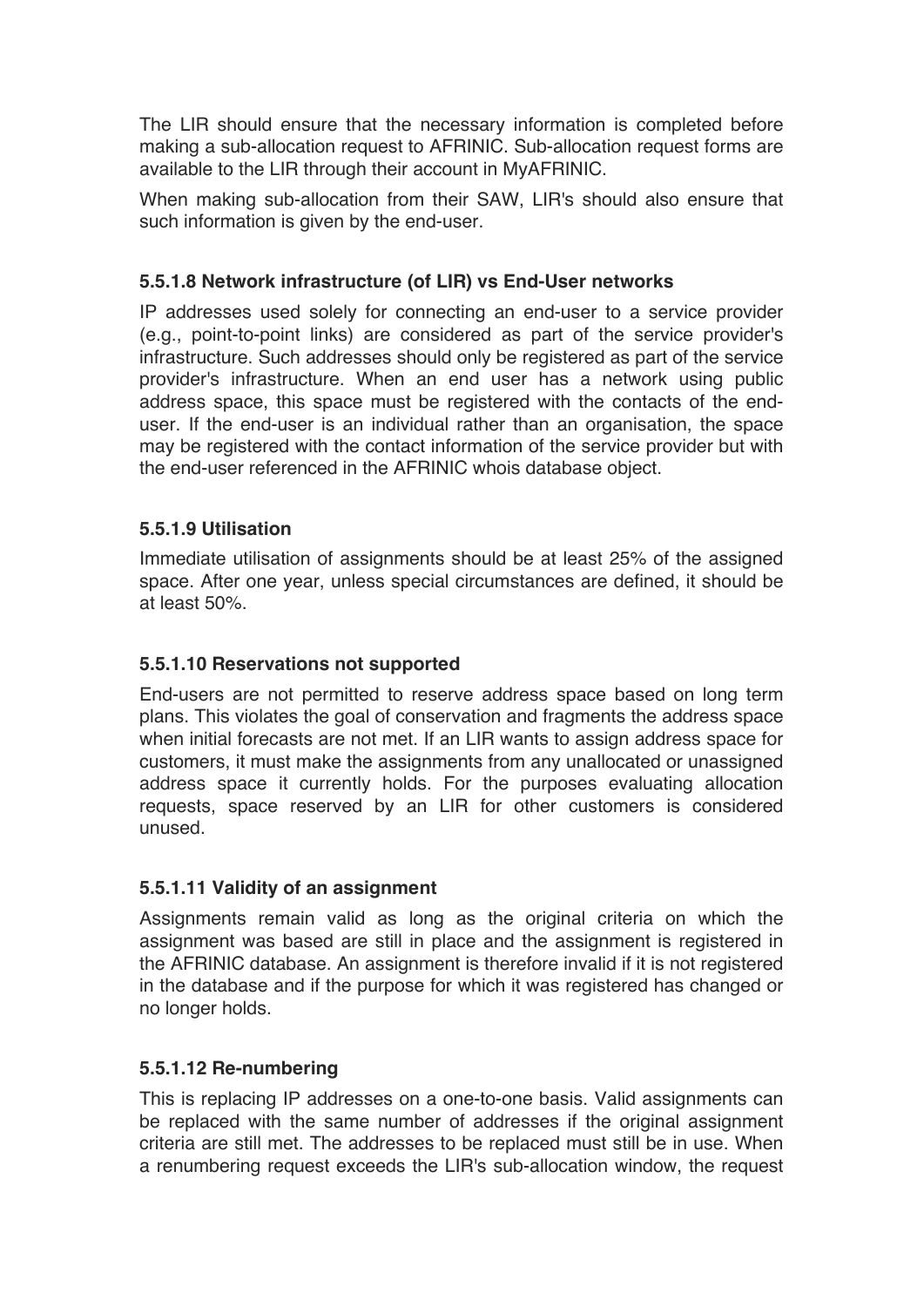should be sent to AFRINIC for approval.

A period of three months is normally considered sufficient to migrate a network to the new IP space. Once a network has been renumbered, AFRINIC staff will remove the old assignment from the AFRINIC database. In case the three months period is not sufficient, the LIR should inform AFRINIC about the additional time they might take to completely renumber.

#### **5.5.1.13 Sub-Allocation Window (SAW)**

5.5.1.13.1 A sub-allocation window (SAW) refers to the maximum number of IPv4 addresses that the LIR may sub-allocate to the end-users without seeking approval from AFRINIC. The SAW size is expressed in CIDR notation.

5.5.1.13.2 AFRINIC will review sub-allocation made by the LIR's using their SAW in to ensure that policies are followed correctly. LIR's should also ensure that documentation for sub-allocation made using the SAW be similar to that requested for larger requests.

#### *5.5.1.13.3 Below are a few guidelines for the SAW:*

a) All new LIRs have a SAW of zero where all sub-allocations will need prior approval by AFRINIC.

b) The LIR cannot make any sub-allocation to the end-user above their SAW in a 12 months period (1 year). At the end of a calendar year from the approval of a SAW, the SAW is refreshed for one more year. In case the LIR's SAW is exhausted for a particular end-user, approval must be sought from AFRINIC for any other sub-allocation to the same end-user.

c) LIR's are welcome to approach AFRINIC for a review of their SAW. They may also seek a second opinion from AFRINIC even for a sub-allocation that could be made with their SAW if they chose. Before a SAW is raised, the following will be considered:

- All required documentation is normally presented.
- Previous sub-allocation assignments from this sub-allocation are all registered in the database correctly.
- Current SAW has not been misused/abused.

d) New LIR's are advised to train their contacts to handle address space assignments according to the policies and procedures in this document. If, due to inexperienced contacts at the LIR, errors due to poor judgement consistently happen, the SAW may be lowered or removed to allow AFRINIC staff to assist in training the LIR's staff in the AFRINIC community's policies.

#### **5.5.1.14 Record keeping by LIRs**

LIRs must keep and maintain records of any documentation regarding assignments and sub-allocations to end-users. It is needed for future reference when evaluating requests from the same organisation and for any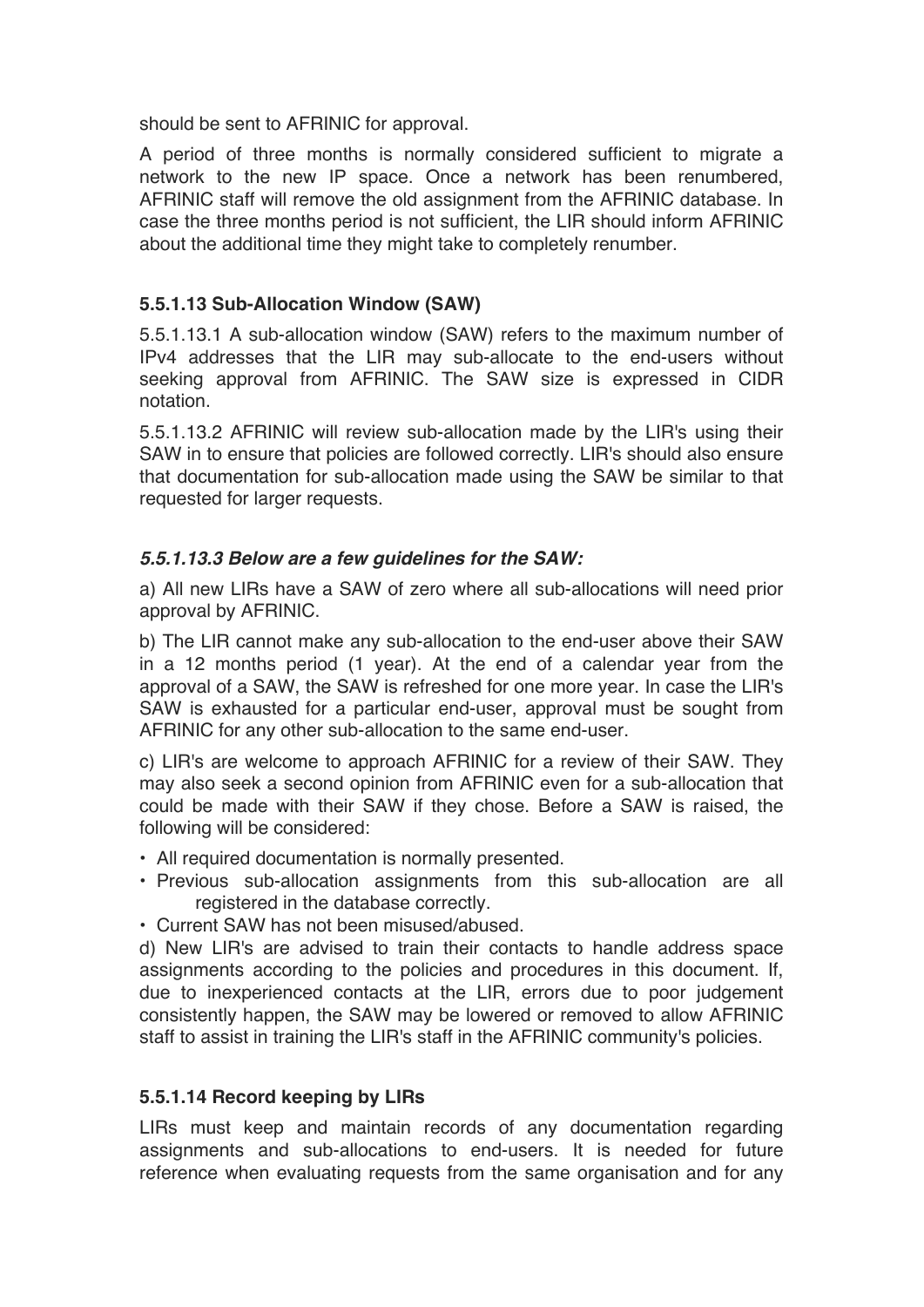audits by AFRINIC. These documents should be kept electronically for easier access. It's advisable that these records should include but not be limited to:

- The original request.
- Supporting documentation.
- Related correspondence between LIR and end-user.
- Decision of the assignment, and reasons behind any unusual decision.
- Role of person that made the decision.

#### **5.6 IPv4 End-User (PI) Assignments**

AFRINIC assigns blocks of IPv4 addresses to end-users who request address space for their internal use in running their own networks, but not for subdelegation or reassignment of those addresses outside their organization. End-users must meet some requirements for justifying the assignment of an address block.

#### **5.6.1 Minimum assignment**

In general, the minimum block of IP address space assigned by AFRINIC to end- users is a /24. If assignments smaller than /24 are needed, end-users should contact their upstream provider. Prefixes assigned to End-User will be from a block reserved for that purpose.

#### **5.6.2 First End-user assignment criteria**

The requesting end user must:

- Be an AFRINIC member in good standing;
- Show either an existing efficient utilization of at least a /25 equivalent from their upstream provider, or:
- Justify an immediate need of at least 50% of the total requested size based on their Network Infrastructure. For example, a new company.

#### **5.6.3 Additional PI Assignment**

Utilization rate of address space is a key factor in justifying a new assignment of IP address space. Requestors must show exactly how previous address assignments have been utilized and must provide appropriate details to verify their one-year growth projection. The basic criteria that must be met are:

- A 25% immediate utilization rate, and
- A 50% utilization rate within one year.

A greater utilization rate may be required based on individual network requirements.

Concerning Private IP addresses, end-users not currently connected to an ISP and/or plan not to be connected to the Internet are encouraged to use private IP numbers reserved for non-connected networks (see RFC 1918).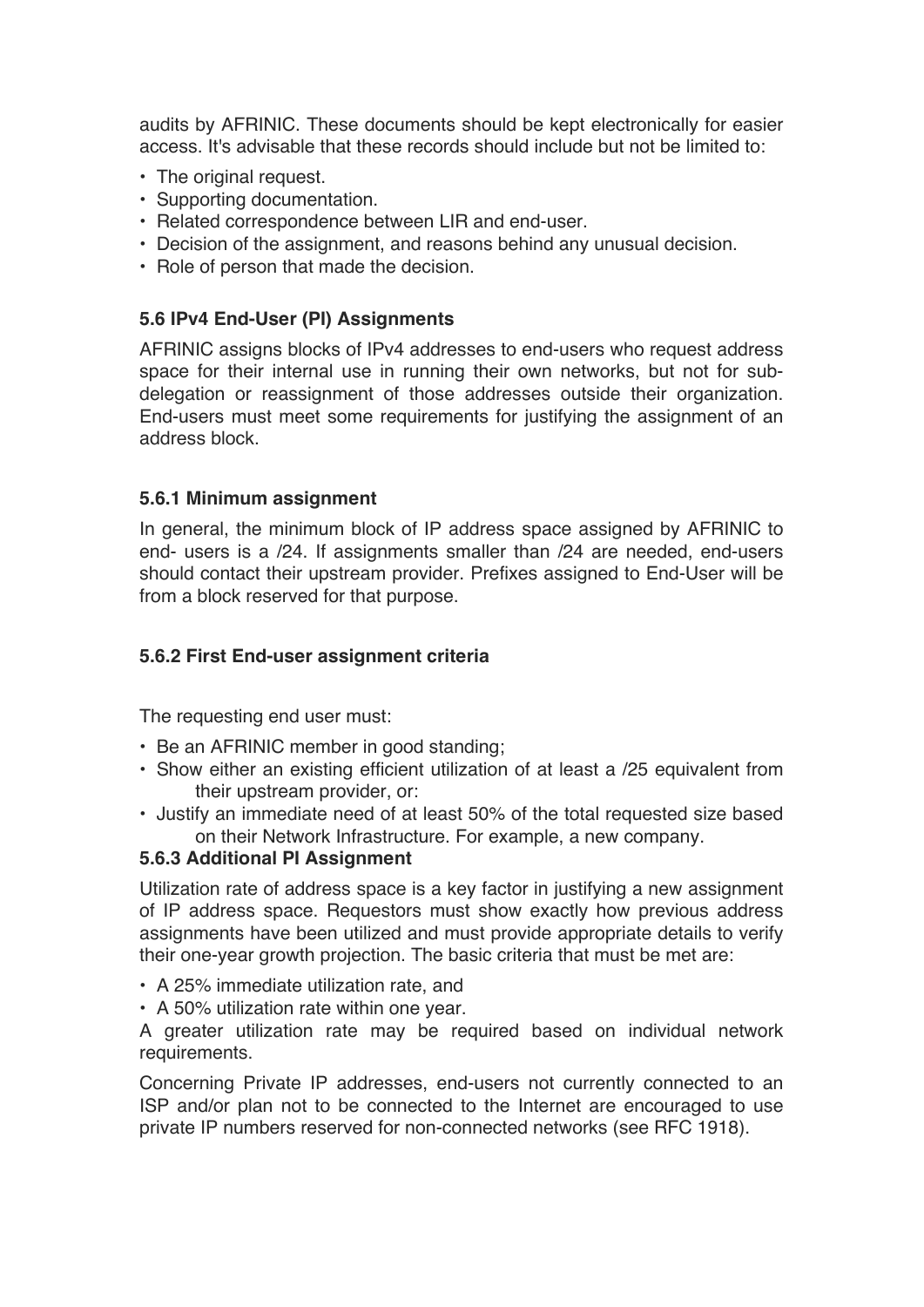# **5.6.4 PI Assignments to critical Infrastructure**

5.6.4.1 AFRINIC will make End-User assignment to critical infrastructure providers of the Internet such as public internet exchange points and core DNS service providers. These allocations will be no longer than a /24 using IPv4. Multiple allocations may be granted in certain situations. - Exchange point assignment MUST be assigned from specific blocks reserved only for this purpose.

5.6.4.2 AFRINIC will make a list of these blocks publicly available.

5.6.4.3 Exchange point operators must provide justification for the allocation, including: connectionpolicy, location, other participants (minimum of three total), ASN, and contact information. This policy does not preclude exchange point operators from requesting address space under other policies such as becoming LIR.

#### *5.6.4.4 Definitions*

**5.6.4.4.1 Exchange Point:** An Internet Exchange Point is defined as a physical network infrastructure (layer 2) operated by a single entity whose purpose is to facilitate the exchange of Internet traffic between ISPs. There must be a minimum of three ISPs connected and there must be a clear and open policy for others to join. Addresses needed for other purposes (e.g. additional services provided to the members) should be acquired through the appropriate means (e.g. an upstream ISP).

**5.6.4.4.2 Core DNS service provider:** A core DNS service provider is a company who provides DNS service for the root level of the DNS tree (ICANN-sanctioned root operators).

# **5.7 Anycast Assignments in the AFRINIC service region**

This provision allows the use of one (1) /24 of IPv4 for anycast services from a PA allocation or end user assignment. These /24s will be assumed to be "fully utilised" by AFRINIC staff when considering utilisation for first allocation or for an additional allocation or assignment.DNS service provider is a company who provides DNS service for the root level of the DNS tree (ICANN-sanctioned root operators).

5.7.1 An organization may obtain one (1) /24 IPv4 prefix for anycast or GRX purposes from an allocation or end-user assignment. These prefixes must be used for the sole purpose of anycasting web or authoritative DNS servers as described in BCP126/RFC 4786 or for GPRS Roaming Exchange.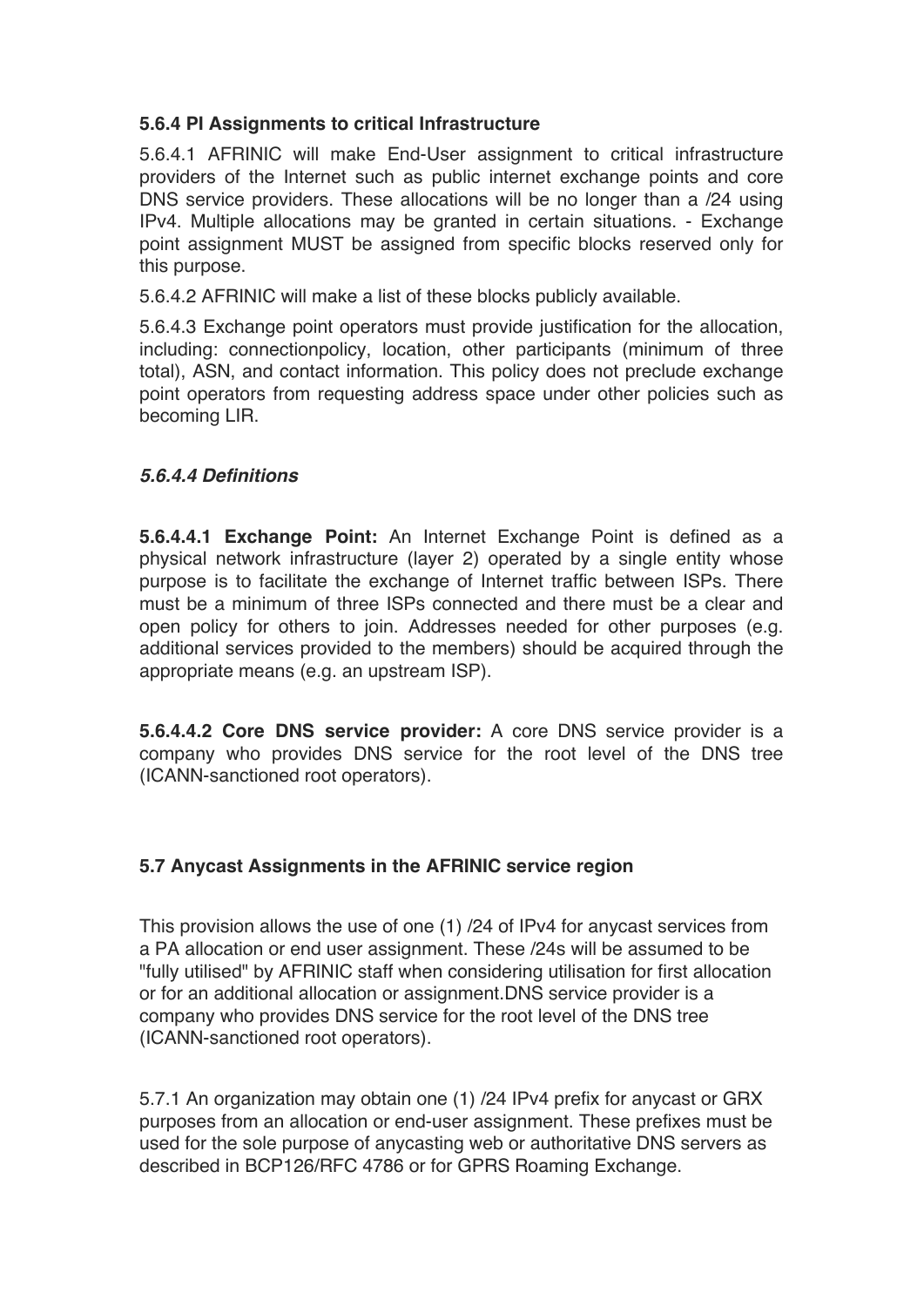5.7.2 These prefixes will count as being fully utilised when an organization applies for additional resources. The utilization criteria that apply to all IPv4 initial allocation or assignment requests shall be waived for anycast allocation or assignment requests.

5.7.3 Blocks used for anycast services cannot be further assigned or suballocated. They shall be tagged with the status attribute in the AfriNIC DB as "ASSIGNED ANYCAST".

# 6. IPv6

This section defines registry policies for the assignment and allocation of globally unique IPv6 addresses to Internet Service Providers (ISPs) and other organisations in the AFRINIC region. It provides recommendations to the addressing registries (AFRINIC, APNIC, ARIN, LACNIC and RIPE-NCC) on policies for assigning IPv6 address blocks to end sites.

In particular, it recommends the assignment of  $/48$  in the general case,  $/64$ when it is known that one and only one subnet is needed and /128 when it is absolutely known that one and only one device is connecting. For more details about this document, please read RFC-3177

# **6.1 Utilisation**

Unlike IPv4, IPv6 is generally assigned to End Sites in fixed amounts (e.g. /48). The actual usage of addresses within each assignment will be low when compared to IPv4 assignments. In IPv6,"utilisation" is only measured in terms of the bits to the left of the /48 boundary. In other words, "utilisation" refers to the assignment of /48s to End Sites and not the number of addresses assigned within individual /48s at those End Sites.

Throughout this document, the term "utilisation" refers to the allocation of /48s to End Sites and not the number of addresses assigned within individual /48s within those End Sites.

#### **6.2 HD-Ratio**

The HD-Ratio is a way of measuring the efficiency of address assignment [RFC 3194]. It is an adaptation of the H-Ratio originally defined in [RFC1715] and is expressed as follows:

*Log (number of allocated objects) HD = --------------------------------------------------------------- Log (maximum number of allocatable objects)*

where (in the case of this document) the objects are IPv6 site addresses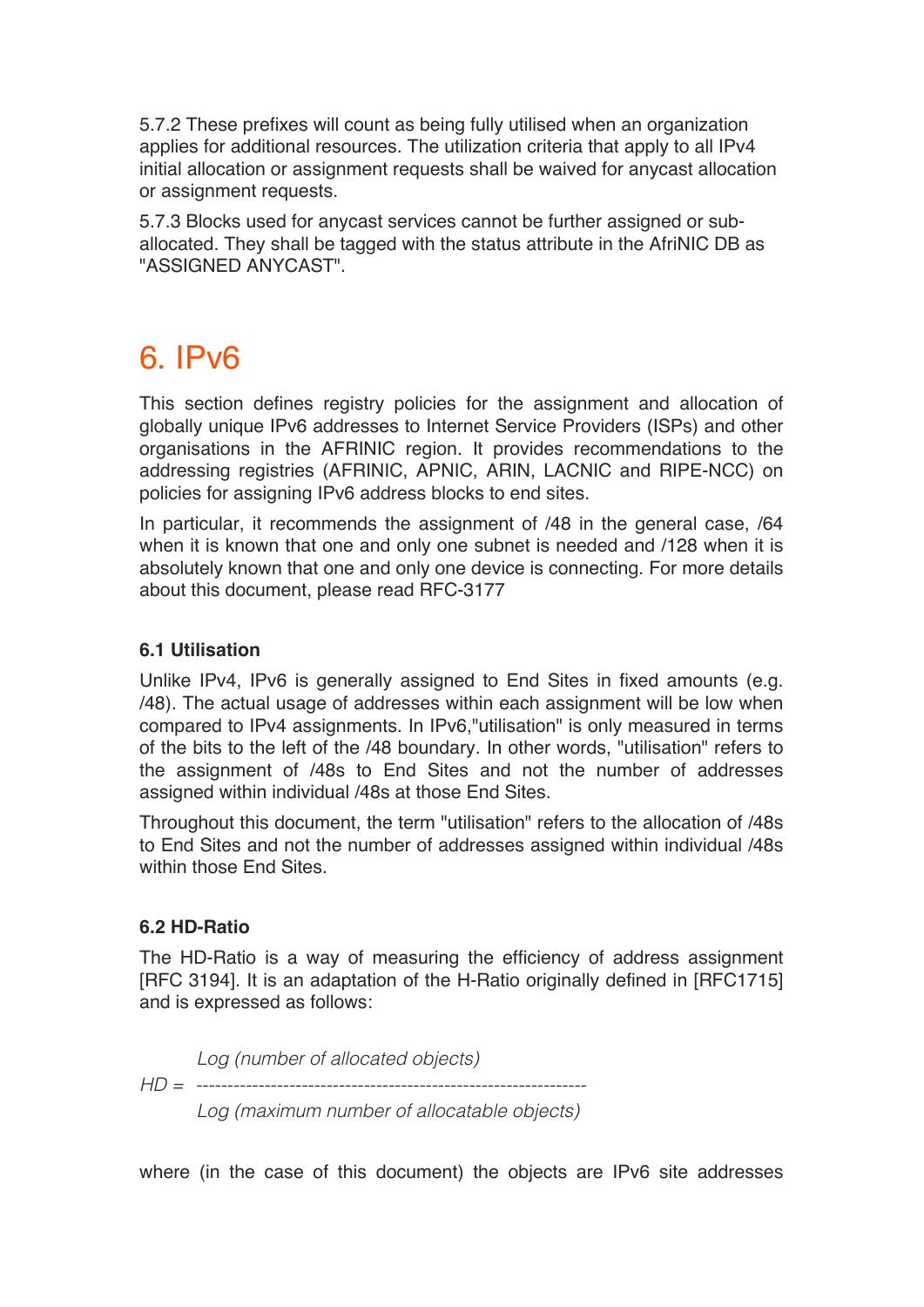(/48s) assigned from an IPv6 prefix of a given size.

#### **6.3 Goals of IPv6 address space management**

IPv6 address space is a public resource that must be managed in a prudent manner with regards to the long-term interests of the Internet. Responsible address space management involves balancing a set of sometimes competing goals. The following are the goals relevant to IPv6 address policy.

#### **6.3.1 Uniqueness:**

Every assignment and/or allocation of address space must guarantee uniqueness worldwide. This is an absolute requirement for ensuring that every public host on the Internet can be uniquely identified.

#### **6.3.2 Registration**

Internet address space must be registered in a registry database accessible to appropriate members of the Internet community. This is necessary to ensure the uniqueness of each Internet address and to provide reference information for Internet troubleshooting at all levels, ranging from all RIRs and IRs to End Users.

The goal of registration should be applied within the context of reasonable privacy considerations and applicable laws.

# **6.3.3 Aggregation**

Wherever possible, address space should be distributed in a hierarchical manner, according to the topology of network infrastructure. This is necessary to permit the aggregation of routing information by ISPs and to limit the expansion of Internet routing tables.

This goal is particularly important in IPv6 addressing, where the size of the total address pool creates significant implications for both internal and external routing.

IPv6 address policies should seek to avoid fragmentation of address ranges.

Further, RIRs should apply practices that maximise the potential for subsequent allocations to be made contiguous with past allocations currently held. However, there can be no guarantee of contiguous allocation.

#### **6.3.4 Conservation**

Although IPv6 provides an extremely large pool of address space, address policies should avoid unnecessarily wasteful practices. Requests for address space should be supported by appropriate documentation and stockpiling of unused addresses should be avoided.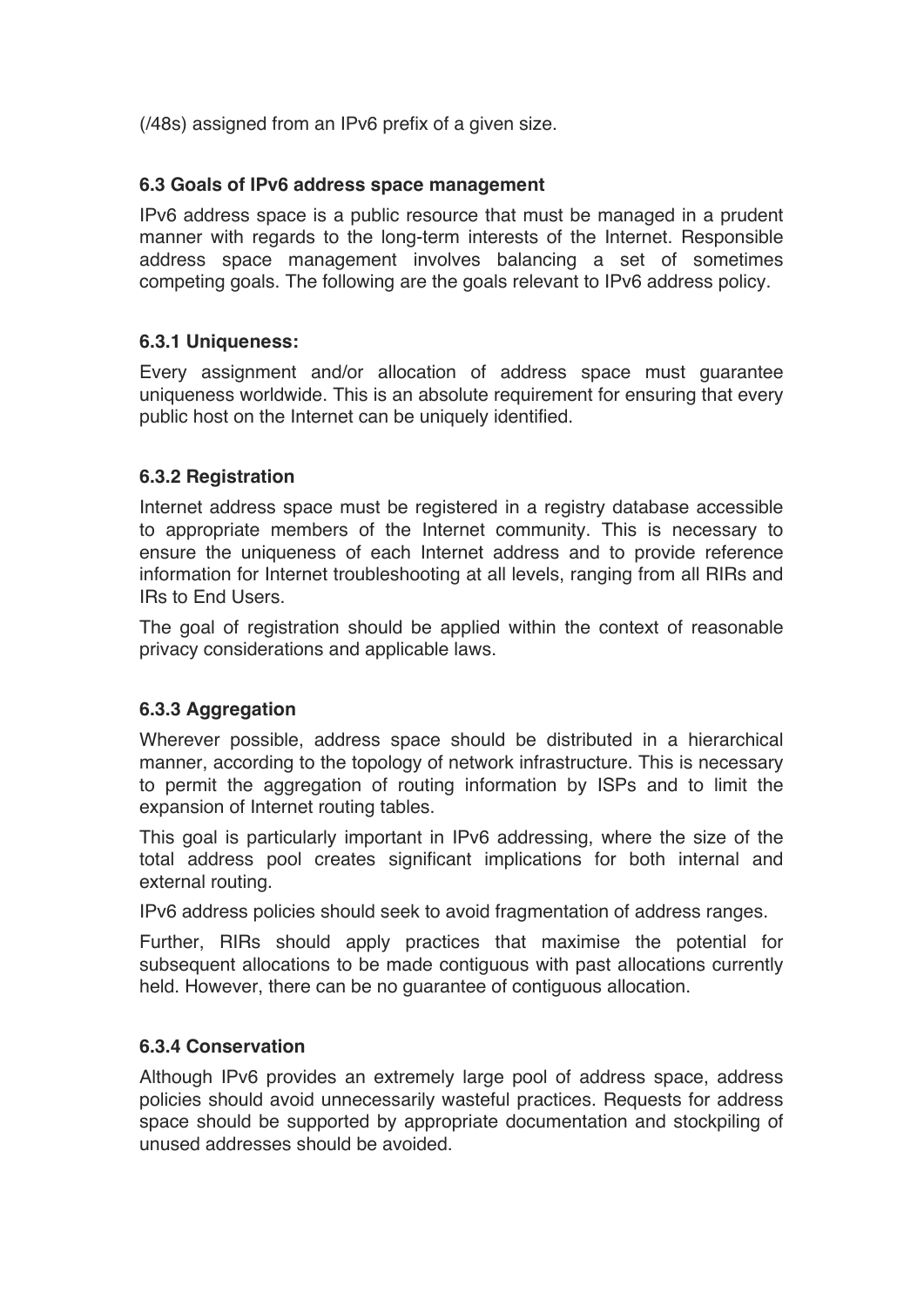# **6.3.5 Fairness**

All policies and practices relating to the use of public address space should apply fairly and equitably to all existing and potential members of the Internet community, regardless of their location, nationality, size, or any other factor.

# **6.3.6 Minimized overhead**

It is desirable to minimise the overhead associated with obtaining address space. Overhead includes the need to go back to RIRs for additional space too frequently, the overhead associated with managing address space that grows through a number of small successive incremental expansions rather than through fewer, but larger, expansions.

# **6.3.7 Conflict of goals**

The goals described above will often conflict with each other, or with the needs of individual IRs or End Users. All IRs evaluating requests for allocations and assignments must make judgments, seeking to balance the needs of the applicant with the needs of the Internet community as a whole.

In IPv6 address policy, the goal of aggregation is considered to be the most important.

#### **6.4 IPv6 Policy Principles**

To address the goals described in the previous section, the policies in this document discuss and follow the basic principles described below.

# **6.4.1 Address space not to be considered property.**

It is contrary to the goals of this document and is not in the interests of the Internet community as a whole for address space to be considered freehold property.

The policies in this document are based upon the understanding that globally unique IPv6 unicast address space is licensed for use rather than owned.

# **6.4.2 Routability not guaranteed**

There is no guarantee that any address allocation or assignment will be globally routable. However, RIRs must apply procedures that reduce the possibility of fragmented address space which may lead to a loss of routability.

#### **6.4.3 Minimum allocation**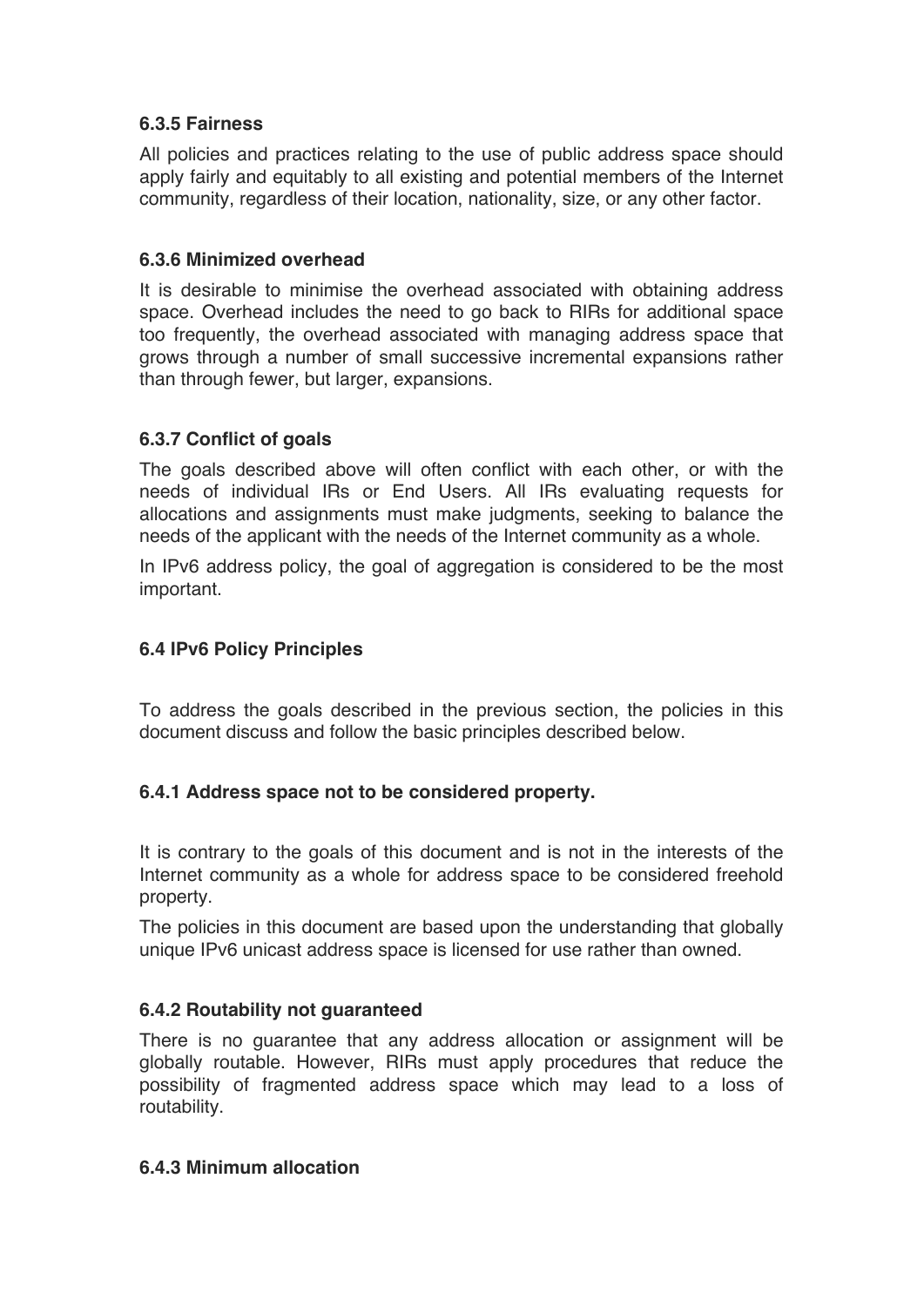RIRs will apply a minimum size for IPv6 allocations to facilitate prefix-based filtering. The minimum allocation size for IPv6 address space is /32.

#### **6.4.4 Consideration of IPv4 infrastructure**

Where an existing IPv4 service provider requests IPv6 space for eventual transition of existing services to IPv6, the number of present IPv4 customers may be used to justify a larger request than would be justified if based solely on the IPv6 infrastructure.

# **6.5 Policies for allocations and assignments**

# **6.5.1 Initial allocation:**

#### **6.5.1.1 Initial allocation criteria**

To qualify for an initial allocation of IPv6 address space, an organization must:

- a. Be an LIR;
- b. Not be an end site;

c. Show a detailed plan to provide IPv6 connectivity to organizations in the AFRINIC region.

d. Show a reasonable plan for making /48 IPv6 assignments to end sites in the AFRINIC region within twelve months.

# *6.5.1.2 Initial allocation size:*

Organizations that meet the initial allocation criteria are eligible to receive a minimum allocation of /32.

Organizations may qualify for an initial allocation greater than /32 by submitting documentation that reasonably justifies the request. If so, the allocation size will be based on the number of existing users and the extent of the organization's infrastructure.

# **6.5.2 Subsequent allocation**

Organizations that hold an existing IPv6 allocation may receive a subsequent allocation in accordance with the following policies.

#### **6.5.2.1 Subsequent allocation criteria**

Subsequent allocation will be provided when an organization (LIR) satisfies the evaluation threshold of past address utilization in terms of the number of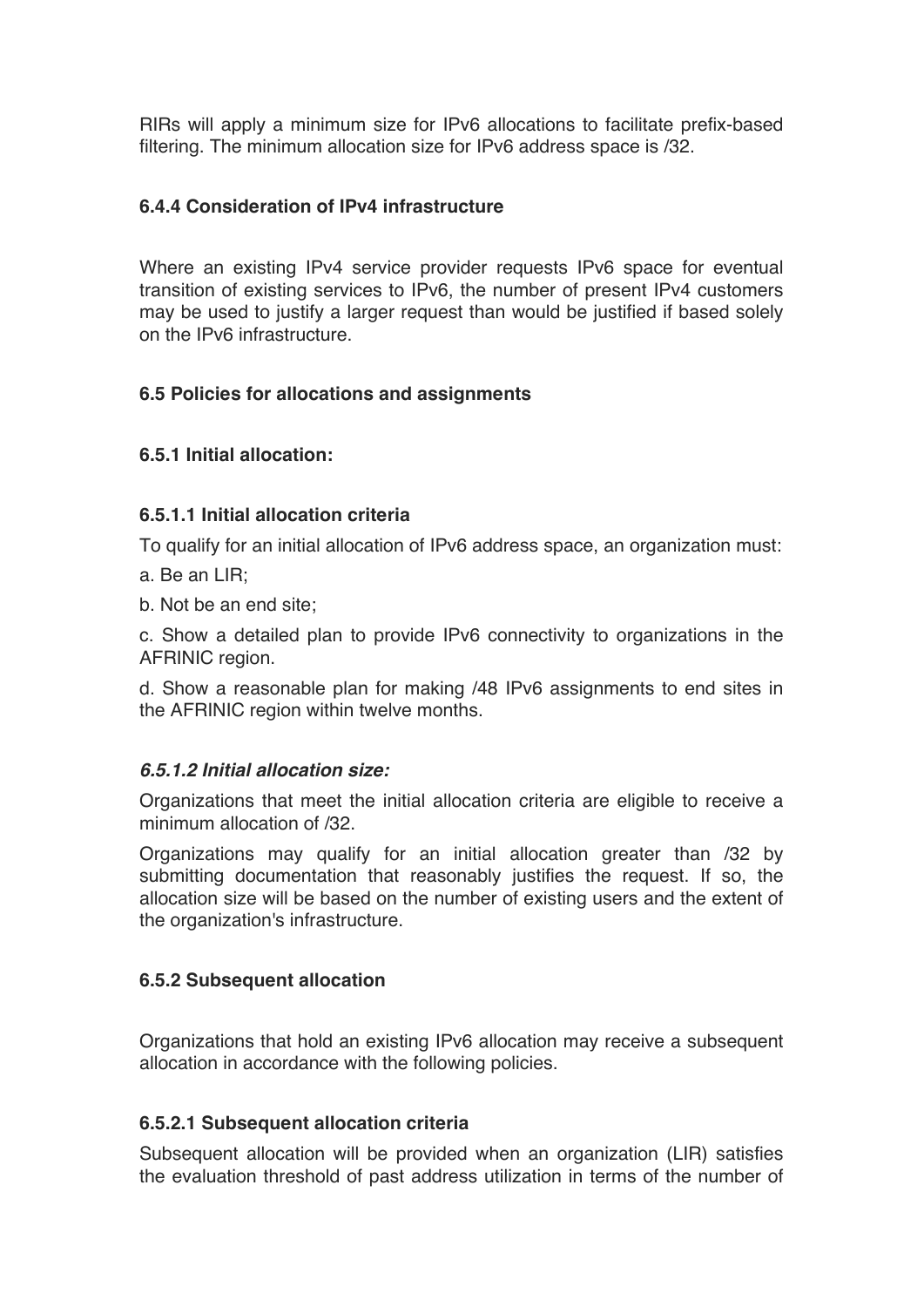sites in units of /48 assignments. The HD- Ratio [RFC 3194] is used to determine the utilization thresholds that justify the allocation of additional address as described below.

# **6.5.2.2 Applied HD-Ratio**

The HD-Ratio value of 0.94 is adopted as indicating an acceptable address utilization for justifying the allocation of additional address space. Section 7 provides a table showing the number of assignments that are necessary to achieve an acceptable utilization value for a given address block size.

# **6.5.2.3 Subsequent Allocation Size**

When an organization has achieved an acceptable utilization for its allocated address space, it is immediately eligible to obtain an additional allocation that results in a doubling of the address space allocated to it. Where possible, the allocation will be made from an adjacent address block, meaning that its existing allocation is extended by one bit to the left.

If an organization needs more address space, it must provide documentation justifying its requirements for a two-year period. The allocation made will be based on this requirement.

# **6.5.3 LIR-to-ISP allocations**

There is no specific policy for an organization (LIR) to allocate address space to subordinate ISPs. Each LIR organization may develop its own policy for subordinate ISPs to encourage optimum utilization of the total address block allocated to the LIR. However, all /48 assignments to end sites are required to be registered either by the LIR or its subordinate ISPs in such a way that the RIR can properly evaluate the HD-Ratio when a subsequent allocation becomes necessary.

# **6.5.4 Assignment**

LIRs must make IPv6 assignments in accordance with the following provisions.

# **6.5.4.1 Assignment address space size**

Assignments are to be made using the following guidelines:

- /48 in the general case, except for very large subscribers.
- /64 when it is known that one and only one subnet is needed by design
- /128 when it is absolutely known that one and only one device is connecting.

AFRINIC is not concerned about which address size an LIR actually assigns. Accordingly, AFRINIC will not request the detailed information on IPv6 user networks ( as in IPv4 ) , except for the cases described in Section 4.4 and for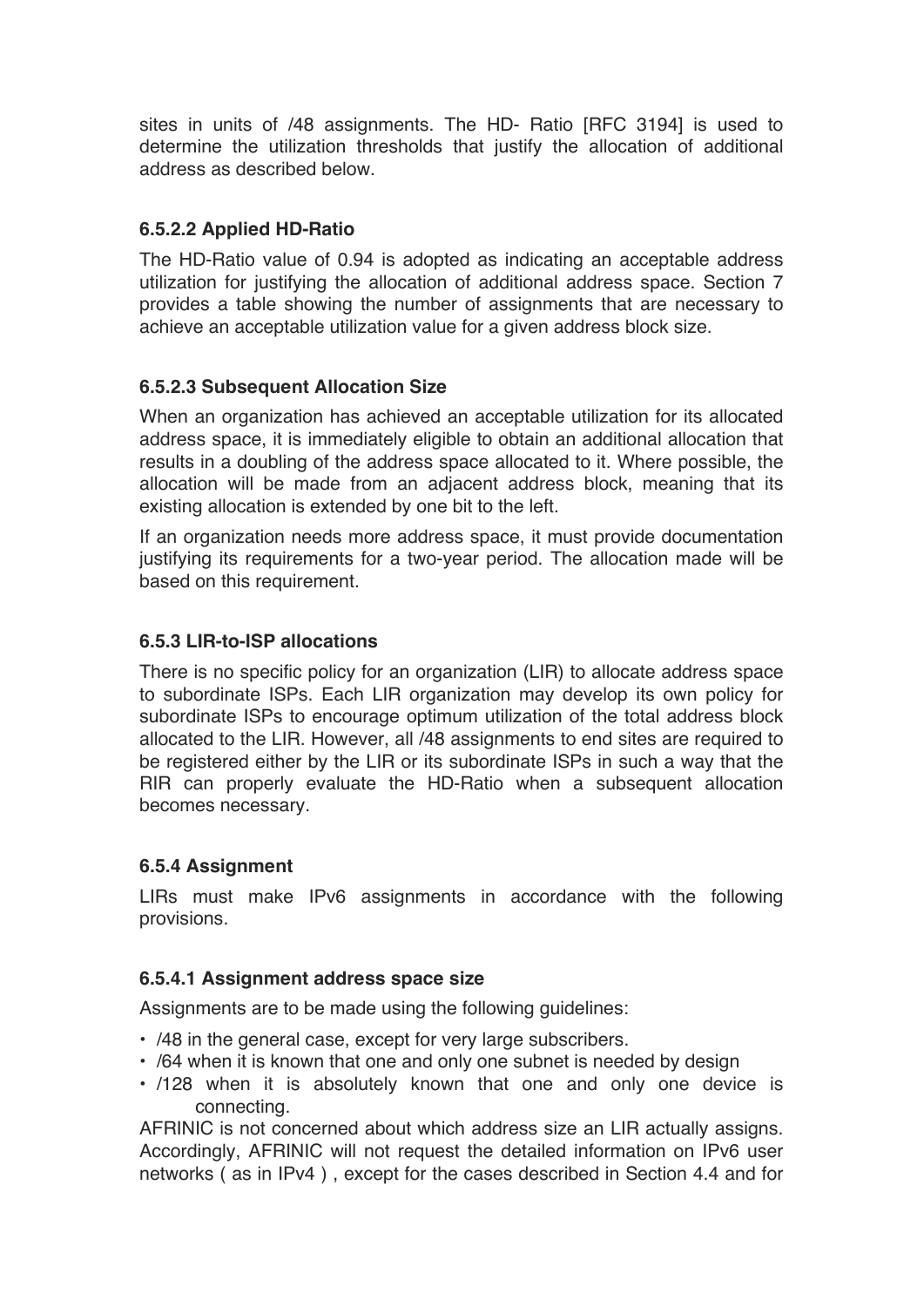the purposes of measuring utilization as defined in this document.

#### **6.5.4.2 Assignment of multiple /48s to a single end site**

When a single end site requires an additional /48 address block, it must request the assignment with documentation or materials that justify the request. Requests for multiple or additional /48s will be processed and reviewed (i.e., evaluation of justification) at the RIR level.

**Note**: There is no experience at the present time with the assignment of multiple /48s to the same end site. Having AFRINIC review all such assignments is intended to be a temporary measure until some experience has been gained and some common policies can be developed. In addition, additional work at defining policies in this space will likely be carried out in the near future.

# **6.5.4.3 Assignment to operator's infrastructure**

An organization (LIR) may assign a /48 per PoP as the service infrastructure of an IPv6 service operator. Each assignment to a PoP is regarded as one assignment regardless of the number of users using the PoP. A separate assignment can be obtained for the in-house operations of the operator.

#### **6.5.5 Registration**

When an organization (LIR) holding an IPv6 address allocation makes IPv6 address assignments, it must register assignment information in the AFRINIC database. Information is registered in units of assigned /48 networks. When more than a /48 is assigned to an organization, the assigning organization is responsible for ensuring that the address space is registered in the AFRINIC database.

AFRINIC will use registered data to calculate the HD-Ratio at the time of application for subsequent allocation and to check for changes in assignments over time.

AFRINIC shall maintain systems and practices that protect the security of personal and commercial information that is used in request evaluation, but which is not required for public registration.

#### **6.5.6 Reverse lookup**

When an AFRINIC delegates IPv6 address space to an organization, it also delegates the responsibility to manage the reverse lookup zone that corresponds to the allocated IPv6 address space. Each organization should properly manage its reverse lookup zone. When making an address assignment, the organization must delegate to an assignee organization, upon request, the responsibility to manage the reverse lookup zone that corresponds to the assigned address.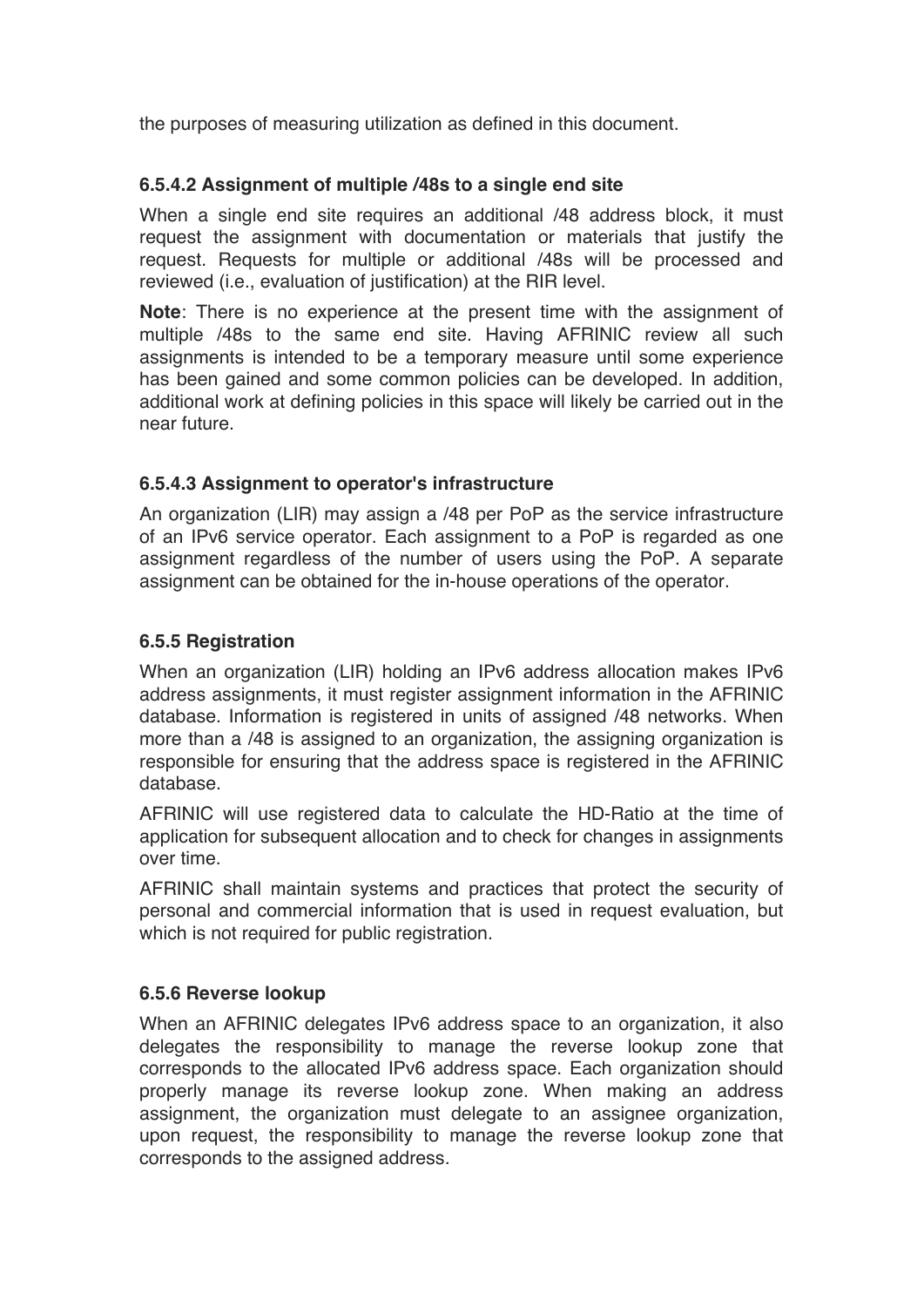# **6.5.7 Existing IPv6 address space holders**

Organizations that received /35 IPv6 allocations under the previous IPv6 address policy [RIRv6-Policies] are immediately entitled to have their allocation expanded to a /32 address block, without providing justification, so long as they satisfy the criteria above. The /32 address block will contain the already allocated smaller address block (one or multiple /35 address blocks in many cases) that was already reserved by the RIR for a subsequent allocation to the organization. Requests for additional space beyond the minimum /32 size will be evaluated as discussed elsewhere in the document.

# **6.6 Assignments for Internet Experiments**

Organisations often require deployment tests for new Internet services and technologies. These require numbering resources for the duration of the test.

The policy goal of resource conservation is of reduced importance when resources are issued on a temporary basis.

# **6.6.1 Defining the experiment**

An organisation receiving numbering resources must document the experiment. This may be in the form of a current IETF Experimental RFC (see Sec. 4.2.1 of RFC2026) or an "experiment proposal" detailing the resources required and the activities to be carried out.

The assignment size will be equal to the existing minimum allocation size on the date the request is received. Where the experiment requires a variation to this rule it should be noted in the resource request.

# **6.6.2 Publication**

The experiment proposal must be made public (e.g. published on a web site), upon registration of the resources by AFRINIC. Following the conclusion of the experiment the results must be published free of charge and free from disclosure constraints.

# **6.6.3 Non-commercial basis**

Resources issued for an experiment must not be used for commercial purposes.

# **6.6.4 Period of the Temporary Resource Registration**.

The resources will be issued on a temporary basis for a period of one year. Renewal of the resources' registration is possible on receipt of a new request that details any continuation of the experiment during the extended period.

The resources issued cannot be used for a commercial service following the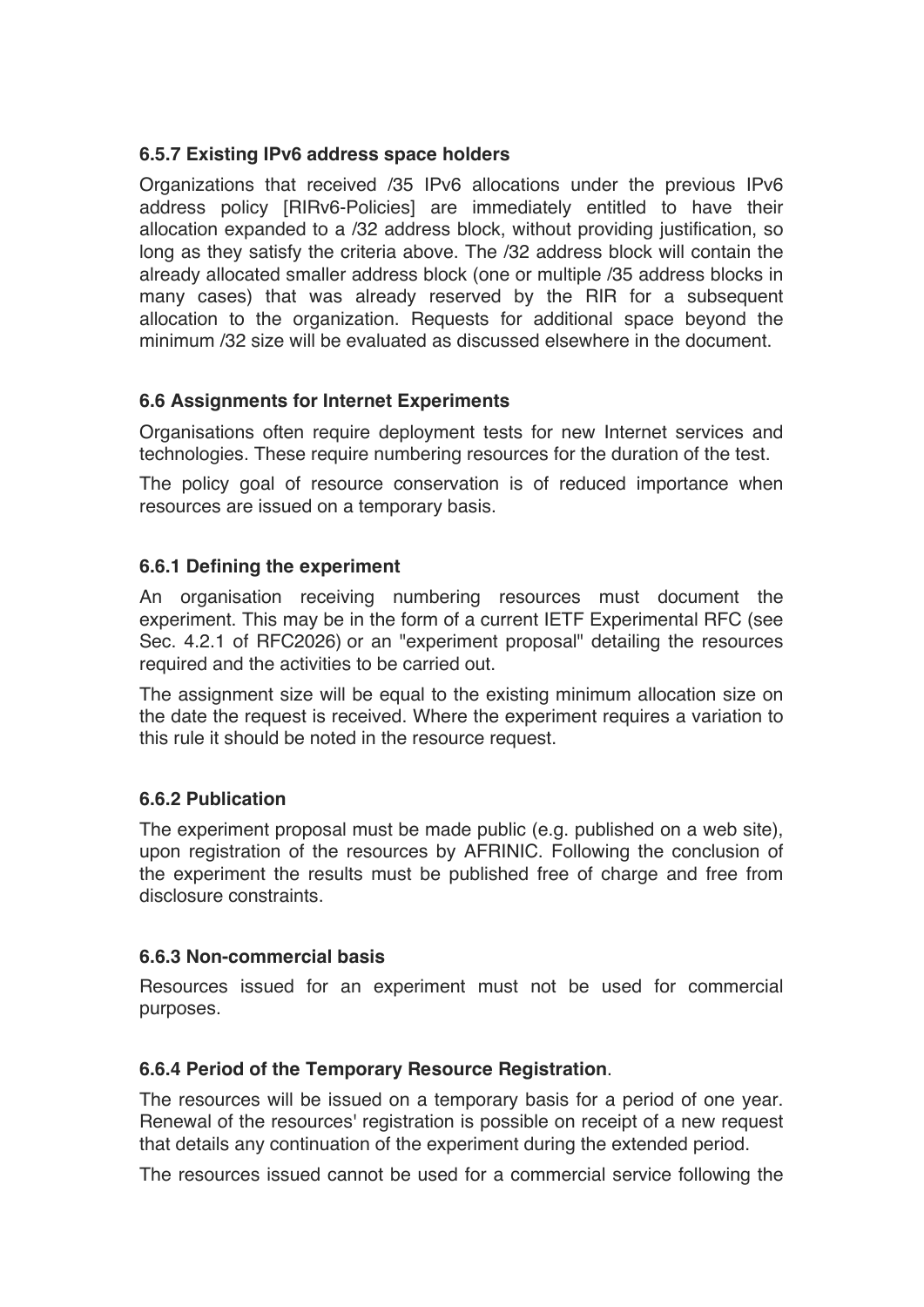conclusion of the experiment.

# **6.6.5 Registration**

AFRINIC will register the resources issued in the AFRINIC Whois Database.

# **6.7 HD-Ratio (HD) and Utilisation Threshold (T)**

The HD-Ratio is not intended to replace the traditional utilisation measurement that ISPs perform with IPv4 today. Indeed, the HD-Ratio still requires counting the number of assigned objects. The primary value of the HD-Ratio is its usefulness at determining reasonable target utilisation threshold values for an address space of a given size. This document uses the HD-Ratio to determine the thresholds at which a given allocation has achieved an acceptable level of utilisation and the assignment of additional address space becomes justified.

The utilisation threshold T, expressed as a number of individual /48 prefixes to be allocated from IPv6 prefix P, can be calculated as:

 $((48-P)^*HD) T = 2 [E4]$ 

Thus, the utilisation threshold for an organisation requesting subsequent allocation of IPv6 address block is specified as a function of the prefix size and target HD ratio. This utilisation refers to the allocation of /48s to End Sites, and not the utilisation of those /48s within those End Sites. It is an address allocation utilisation ratio and not an address assignment utilisation ratio.

In accordance with the recommendations of [RFC 3194], this document adopts an HD-Ratio of 0.94 as the utilisation threshold for IPv6 address space allocations.

The following table provides equivalent absolute and percentage address utilisation figures for IPv6 prefixes, corresponding to an HD-Ratio of 0.94.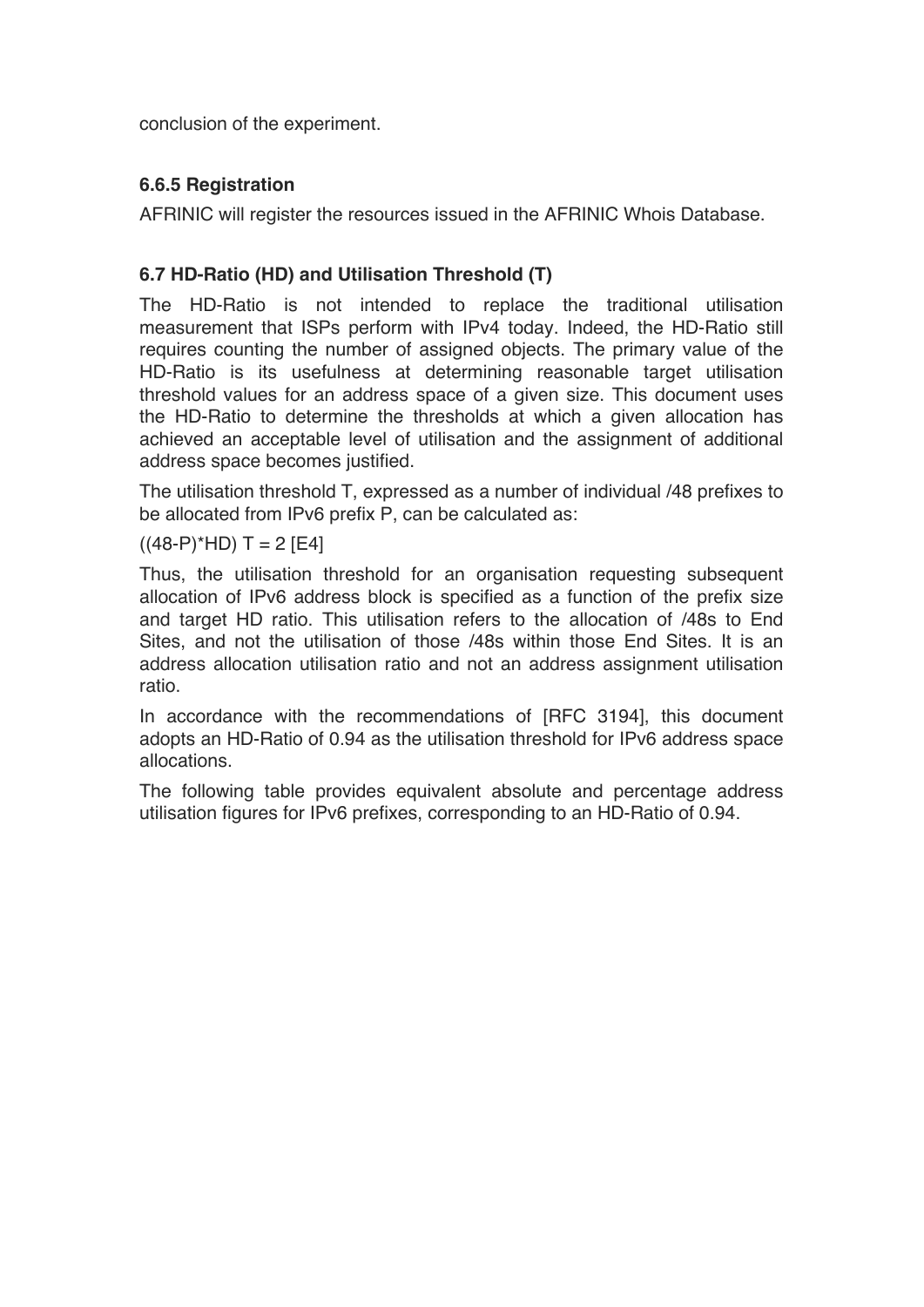| Ъ  | $48-P$ | Total /48s     | Threshold     | Util%  |
|----|--------|----------------|---------------|--------|
| 48 | 0      | 1              | 1             | 100.0% |
| 47 | 1      | 2              | 2             | 95.93% |
| 46 | 2      | 4              | 4             | 92.02% |
| 45 | 3      | 8              | 7             | 88.27% |
| 44 | 4      | 16             | 14            | 84.67% |
| 43 | 5      | 32             | 26            | 81.23% |
| 42 | 6      | 64             | 50            | 77.92% |
| 41 | 7      | 128            | 96            | 74.74% |
| 40 | 8      | 256            | 184           | 71.70% |
| 39 | 9      | 512            | 352           | 68.78% |
| 38 | 10     | 1024           | 676           | 65.98% |
| 37 | 11     | 2048           | 1296          | 63.29% |
| 36 | 12     | 4096           | 2487          | 60.71% |
| 35 | 13     | 8192           | 4771          | 58.24% |
| 34 | 14     | 16384          | 9153          | 55.86% |
| 33 | 15     | 32768          | 17560         | 53.59% |
| 32 | 16     | 65536          | 33689         | 51.41% |
| 31 | 17     | 131072         | 64634         | 49.31% |
| 30 | 18     | 262144         | 124002        | 47.30% |
| 29 | 19     | 524288         | 237901        | 45.38% |
| 28 | 20     | 1048576        | 456419        | 43.53% |
| 27 | 21     | 2097152        | 875653        | 41.75% |
| 26 | 22     | 4194304        | 1679965       | 40.05% |
| 25 | 23     | 8388608        | 3223061       | 38.42% |
| 24 | 24     | 16777216       | 6183533       | 36.86% |
| 23 | 25     | 33554432       | 11863283      | 35.36% |
| 22 | 26     | 67108864       | 22760044      | 33.92% |
| 21 | 27     | 134217728      | 43665787      | 32.53% |
| 20 | 28     | 268435456      | 83774045      | 31.21% |
| 19 | 29     | 536870912      | 160722871     | 29.94% |
| 18 | 30     | 1073741824     | 308351367     | 28.72% |
| 17 | 31     | 2147483648     | 591580804     | 27.55% |
| 16 | 32     | 4294967296     | 1134964479    | 26.43% |
| 15 | 33     | 8589934592     | 2177461403    | 25.35% |
| 14 | 34     | 17179869184    | 4177521189    | 24.32% |
| 13 | 35     | 34359738368    | 8014692369    | 23.33% |
| 12 | 36     | 68719476736    | 15376413635   | 22.38% |
| 11 | 37     | 137438953472   | 29500083768   | 21.46% |
| 10 | 38     | 274877906944   | 56596743751   | 20.59% |
| 9  | 39     | 549755813888   | 108582451102  | 19.75% |
| 8  | 40     | 1099511627776  | 208318498661  | 18.95% |
| 7  | 41     | 2199023255552  | 399664922315  | 18.17% |
| 6  | 42     | 4398046511104  | 766768439460  | 17.43% |
| 5  | 43     | 8796093022208  | 1471066903609 | 16.72% |
| 4  | 44     | 17592186044416 | 2822283395519 | 16.04% |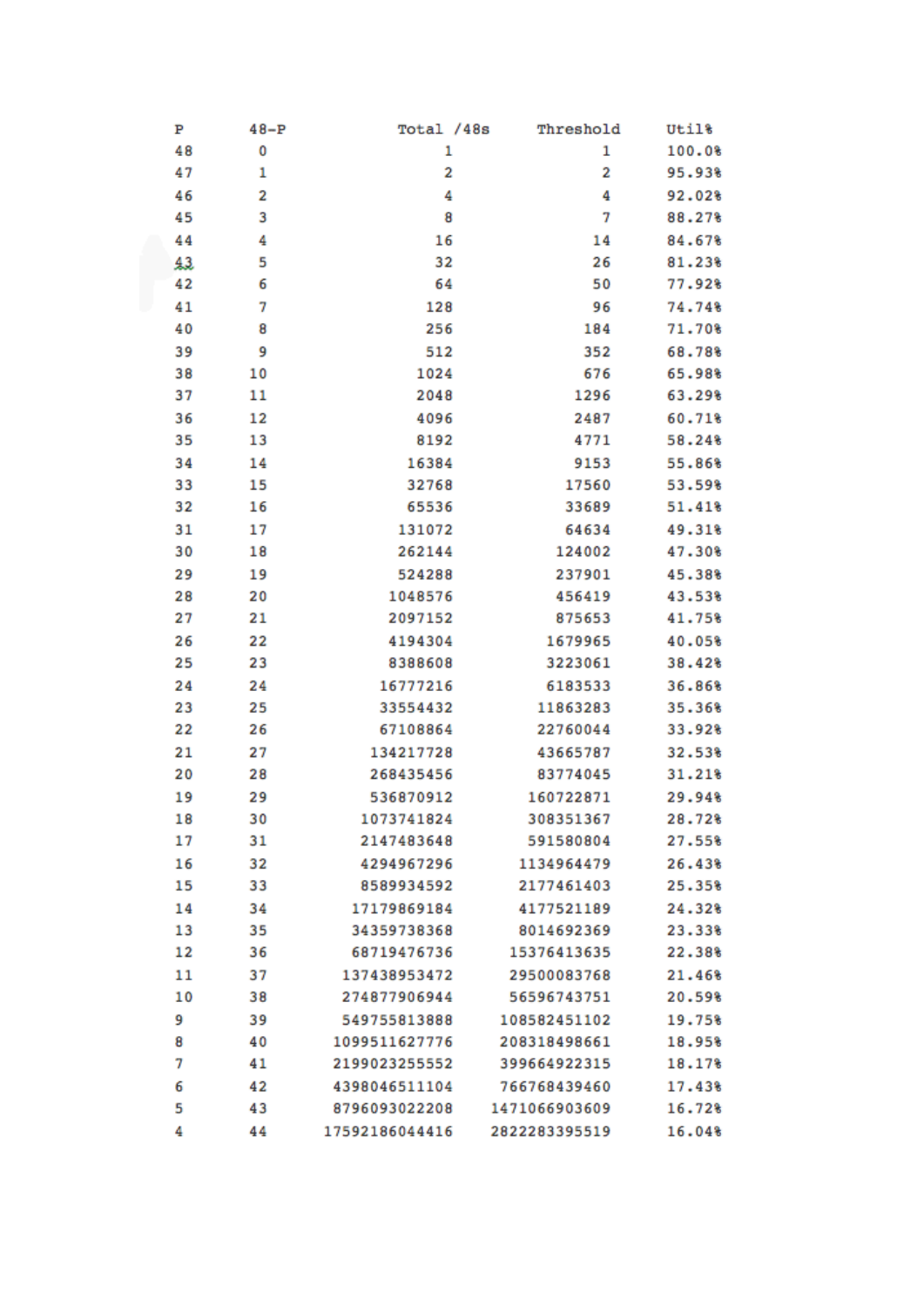# **6.8 PI Assignments**

This section provides for IPv6 provider independent (PI) address assignment to 'end-sites'.

Not all LIR's have IPv6 address space allocations, which makes it impossible for end-users to get PA IPv6 address space from such upstreams (LIR's). This section aims at providing IPv6 address space to such end-users as long as they already have or qualify to get PI IPv4 addresses.

#### **6.8.1 Introduction**

This section allows 'end-sites' to be assigned IPv6 provider independent (PI) addresses.

'End-sites' include End-Users who already have or qualify to get IPv4 PI addresses and critical Infrastructure providers such as TLD root server operators and public Internet exchange Points (IXP's).

#### **6.8.2 Assignment Criteria**

a. Assignment target - End-sites which provide Public Internet services for a single administrative organisations' network, regardless of their size.

b. Assignment criteria:

- The end-site must not be an IPv6 LIR
- The end-site must become an AFRINIC End User Member and pay the normal AFRINIC fee for its' membership category
- The end site must either be a holder of IPv4 PI address space or qualify for an IPv4 PI assignment from AFRINIC under the IPv4 policy currently in effect
- The end-site must justify the need for the IPv6 PI address space.
- The 'end-site' must show a plan to use and announce the IPv6 provider independent address space within twelve (12) months. After that period, if not announced, the assigned IPv6 PI address space should be reclaimed and returned to the free pool by AFRINIC.

#### **6.8.3 Provider Independent (PI) address space:**

a. The provider independent (PI) assignment should be made from a specific block.

b. The initial provider independent assignment size to an end-site should be a /48, or a shorter prefix if the end-site can justify it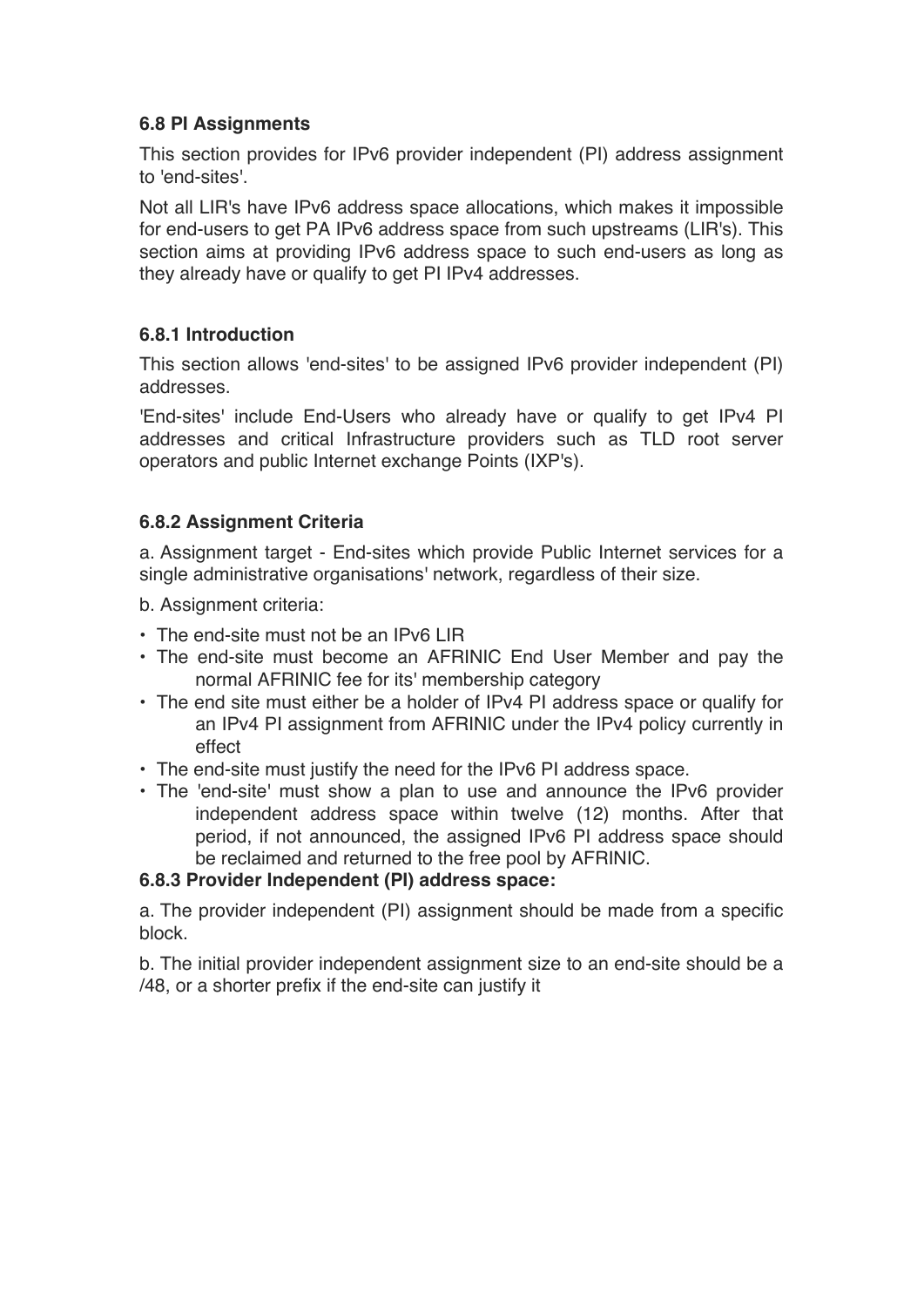# 7. ASN

This section contains policies and guidelines concerning requesting, assigning and registering AS (Autonomous System) numbers in the AFRINIC region.

# **7.1 Introduction**

AFRINIC (the African Network Information Center) is the regional Internet Registry for Africa and part of the Indian Ocean region (Seychelles, Mauritius, Madagascar, Comoros). It is responsible for distributing public Internet address space and related resources (including Autonomous System Numbers) in the region and coordinating the development and implementation of the policies to manage those resources.

The policies described in this document have been developed by the Internet community through a consensus process facilitated by AFRINIC. They are to be implemented by AFRINIC.

# **7.2 Scope**

This document describes the policies relating to the distribution, management, and use of Autonomous System (AS) numbers in the AFRINIC service region. These policies apply to IPv4 and IPv6 networks. Policies of other regions other than the AFRINIC service region are outside the scope of this document.

# **7.3 Definitions**

The following terms and definitions are used in this document.

# **a. Autonomous System (AS)**

An Autonomous System (AS) is a connected group of one or more IP prefixes run by one or more network operators under a single and clearly defined routing policy.

# **b. Autonomous System Number (ASN)**

An Autonomous System Number (ASN) is a unique integer associated with an AS. ASN is used as an identifier to allow the AS to exchange dynamic routing information with other Autonomous Systems.

Exterior routing protocols (such as the Border Gateway Protocol (BGP) described in RFC 1771) are used with ASNs to exchange information between networks. An AS will normally use some interior gateway protocol to exchange routing information on its internal networks.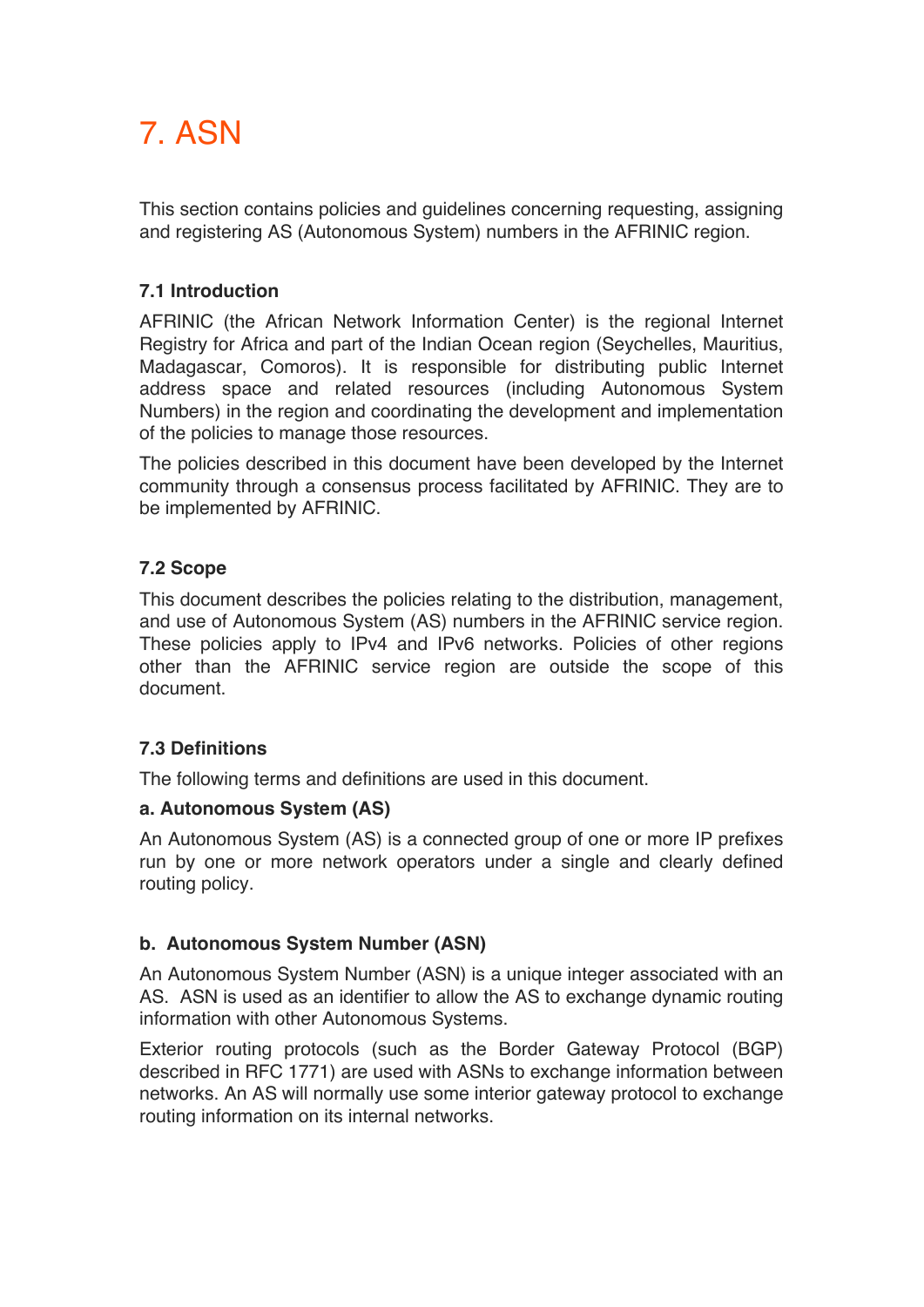#### **c. Multi-homed Network**

A multi-homed AS is one which is connected to more than one other AS. An AS also qualifies as multi-homed if it is connected to a public Internet Exchange Point.

#### **d. Routing policy**

The routing policy of an AS is a description of how network prefixes are exchanged between that AS and other Autonomous Systems.

#### **e. aut-num object**

An aut-num object is an object in the Whois database used to register ASN assignment details.

# **7.4 Eligibility for an AS Number assignment**

It is important to determine which sites require unique AS Numbers and which do not require a unique AS Number should use one or more of the AS Numbers reserved for private use. Those numbers are: 64512 through 65535 (RFC1930).

In order to qualify for an AS number, the requesting organization must fulfill the following requirements:

7.4.1 A unique routing policy (its policy differs from its border gateway peers).

7.4.2 A multi-homed site.

7.4.3 An organization will also be eligible if it can demonstrate that it will meet the above criteria upon receiving an ASN (or within a reasonably short time thereafter).

7.4.4 Be an AFRINIC member in a good standing (End-User or LIR type)

All requests for ASNs under these criteria will be evaluated using the guidelines described in RFC1930 "Guidelines for the creation, selection and registration of an Autonomous System (AS).

# **7.5 Ownership and Routing Considerations**

#### **7.5.1 Ownership**

The Internet community regards ASNs as a public resource that should only be distributed according to demonstrated need. Neither assignment nor registration confers ownership of resources. Organizations that use ASNs are considered "custodians" rather than "owners" of the resource, and are not entitled to sell or otherwise transfer that resource to other parties.

#### **7.5.2 Routing considerations**

Responsible management of ASNs is necessary to help limit the expansion of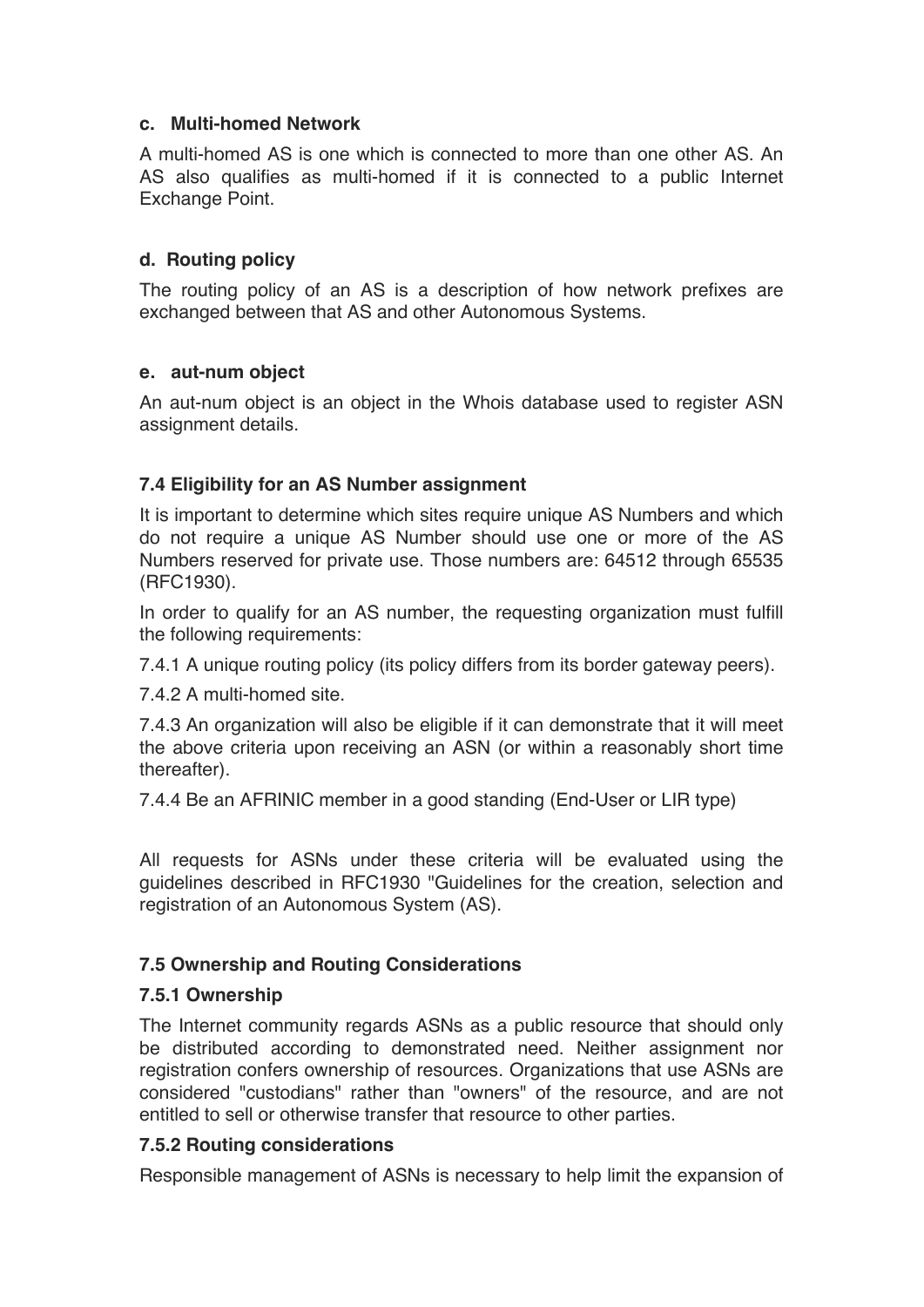global routing tables. Aggregating contiguous IP address prefixes within single Autonomous Systems helps to minimize the number of routes announced to the global Internet.

# **7.6 Assignment Procedures**

AFRINIC assigns AS Numbers for Autonomous Systems located in the AFRINIC service region and accepts requests from LIRs, non-LIR's members and non-members fulfilling the eligibility requirements in Section 5.0 of this document.

AFRINIC may ask for such information that may help to understand the planned routing policy and to decide if an AS Number is actually needed.

# **7.6.1 Using ASNs for LIRs network**

Assignments to ISPs that will use the ASN in their own network are subject to the following terms:

- The requesting ISP is responsible for maintaining the registration described in Section 8.
- The requesting ISP is entitled to continue using the ASN, even if they change network peers or service providers.

LIRs with AFRINIC will not be charged any annual maintenance fee for ASNs.

# **7.6.2 Providing ASNs to non-LIRs**

Assignments to any other organizations that are not LIRs are subject to the following terms:

- The company that will actually use the ASN must meet the criteria above.
- The requesting company is responsible for maintaining the registration described below.
- A one-time registration fee will be charged for each ASN assigned, as described in AFRINIC's Fee Schedule. Every three years thereafter, AFRINIC will invoice the organization for an annual maintenance fee, payable on the anniversary date of the original assignment.

# **7.7 Registration Requirements**

All ASNs assigned must be publicly registered in the AFRINIC Whois database. AFRINIC will create the 'aut-num' object in the database.

All attributes of the 'aut-num' object must be properly registered in accordance with the AFRINIC Whois database documentation. Without limiting these general requirements, Sections 8.1, 8.2 describe particular requirements for ASN registrations.

# **7.7.1 Registering contact persons**

Administrative and technical contact persons must be registered for each ASN assigned. The registered administrative contact ('admin-c') is the person responsible for the ASN and should generally be someone who is physically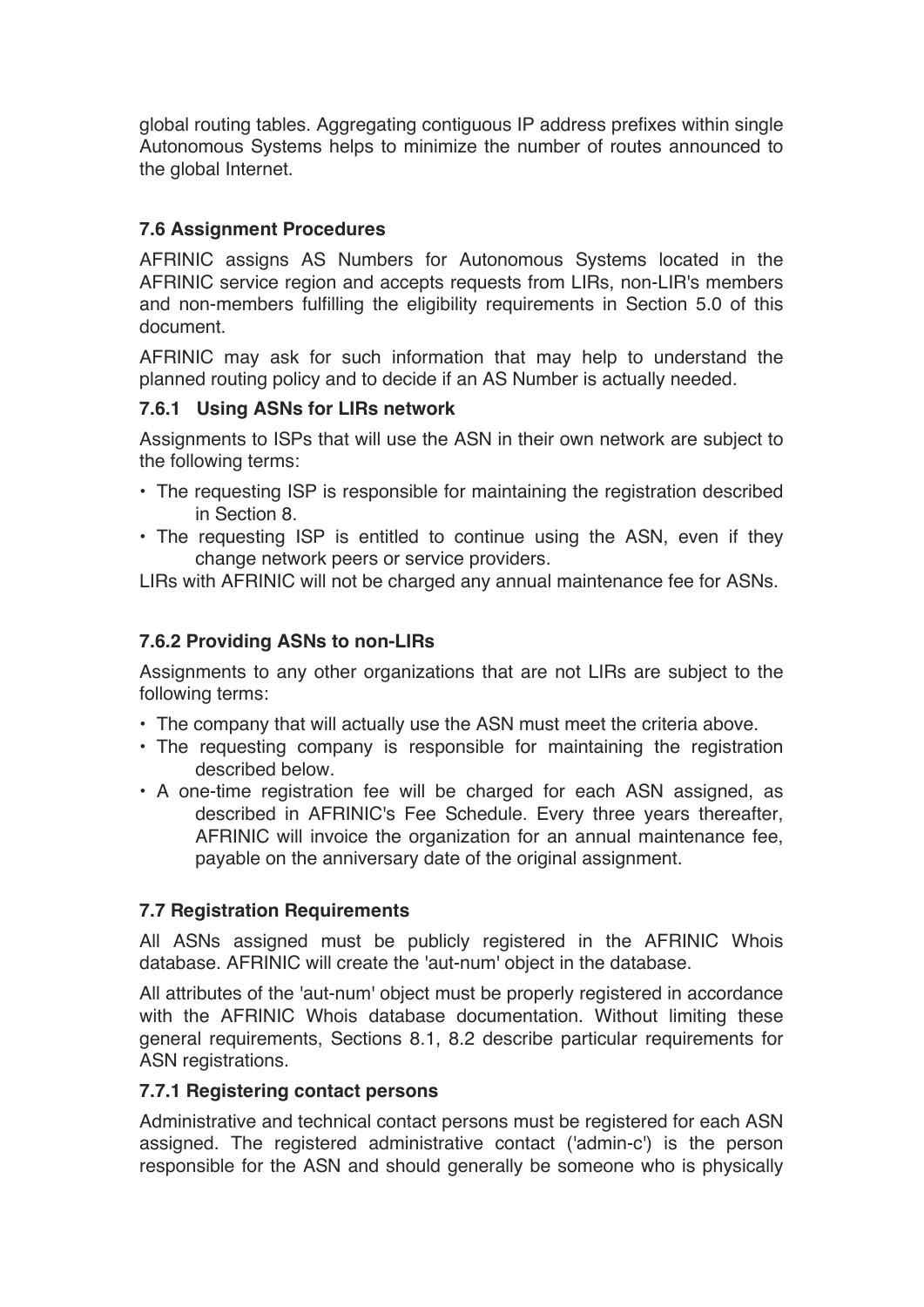located at the site of the AS.

The technical contact ('tech-c') need not be physically located at the site of the AS, but must be a person who is responsible for the day-to-day operation of that AS.

# **7.7.2 Registering routing policy**

AFRINIC recommends that the routing policy of the AS is registered in Whois Database each ASN assigned.

# **7.7.3 Updating registration details**

LIR's responsible for ASNs should update the 'aut-num' object in the AFRINIC Whois database if any of the registration information changes.

# **7.8 Returning unused ASNs**

If an ASN is not being used by the organization that originally received it, it should be returned. AFRINIC will then return it to the public pool of AS Numbers for reassignment to another Autonomous System in the AFRINIC region.

# **7.9 Miscellaneous**

AFRINIC may publish other guidelines related to ASNs including charging (maintenance recovery fees) details and related agreements, request forms, a further description of evaluation procedures, practices that LIR requesting ASNs are expected to adopt and information that may assist organizations to request ASNs.

Any other guidelines published will be developed within the community (where necessary) and will be consistent with the goals and policies described in this document.

# 8. "Abuse" Contact Information

# **8.1 Introduction**

This section specifies a dedicated object which shall be used as the preferred place to publish abuse public contact information within the AFRINIC service region.

The mentioned object can be referenced in the inetnum, inet6num and autnum objects in the AFRINIC Whois Database. It provides a more accurate and efficient way for abuse reports to reach the correct network contact.

# **8.2 Summary of current problem**

Network owners increasingly operate dedicated abuse handling departments, distinct from the basic operations department.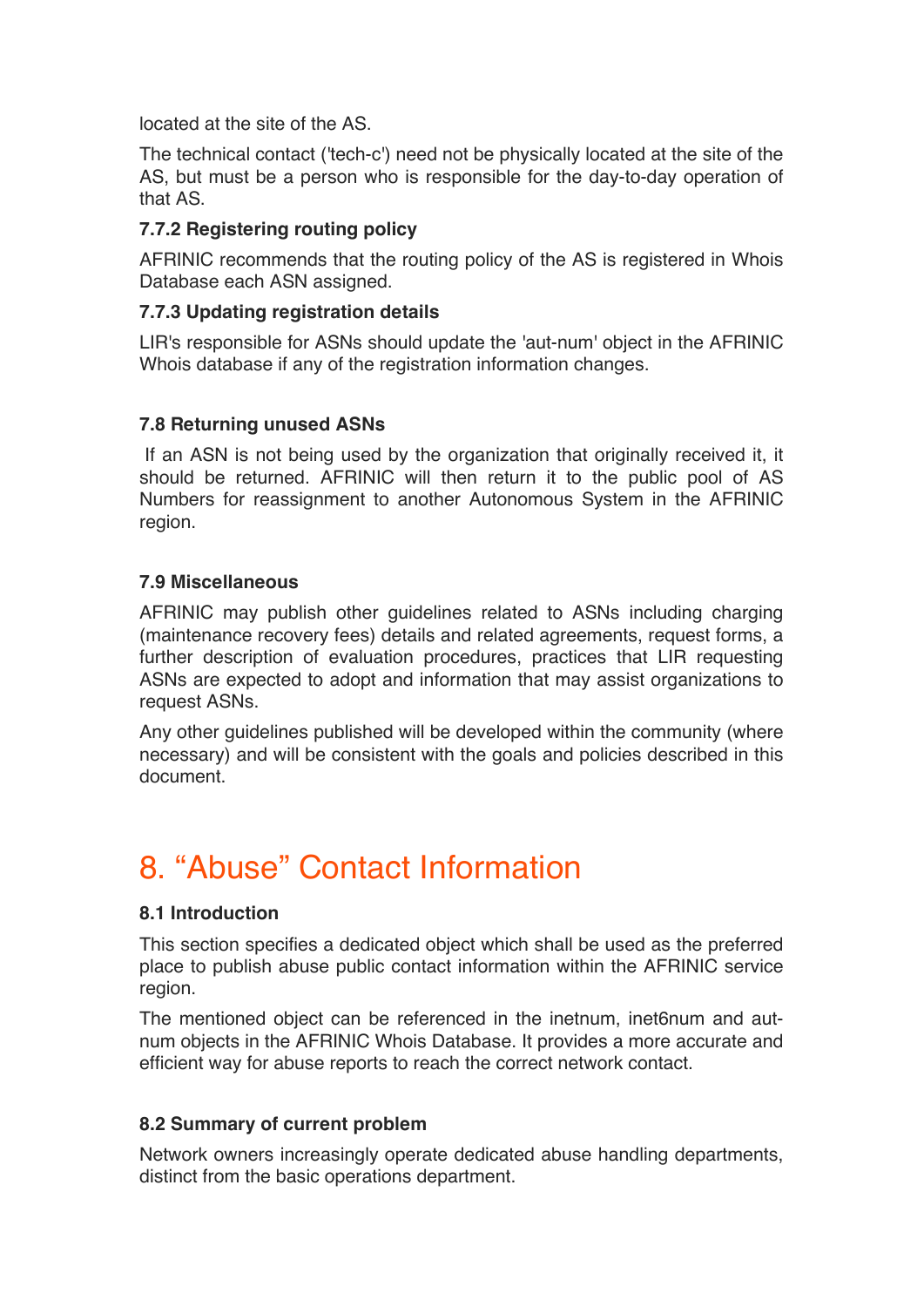More and more network owners and other institutions are also starting to exchange data about abusive behavior with each other, to more quickly allow networks to identify internal abuse, external abuse, and other security problems.

Currently within the AFRINIC service region, the abuse reports are sent to email address specified in the e-mail field, as encouraged on the AFRINIC website. These addresses are used because the AFRINIC Whois Database currently has no specialised contact object for abuse departments. Instead, all abuse reports are sent to contact that is has broader responsibilities or different responsibilities.

#### **8.3 Situation in other RIRs**

**APNIC:** APNIC found consensus on introducing a mandatory IRT Object for all inet(6)nums and aut-nums at APNIC 29 in Kuala Lumpur March 4th 2010.

**ARIN:** An abuse-POC exists for Organizational ID identifiers.

**LACNIC:** An abuse-c exists for aut-num, inetnum and inet6num objects.[4]

**RIPE:** An optional IRT (Incident Response Team) object can be linked to inetnum and inet6num objects.

# **8.4 Details of the proposal**

It is proposed that the AFRINIC create a new or uses an already existing object, which implements the following properties:

- (a) A unique reference by inetnum, inet6num and aut-num
- (b) Contains 2 email attributes:
- (i) "e-mail:" for personal communication
- (ii) "abuse-mailbox:" for automatic report handling

The object should be accessible through *whois*. AFRINIC to publish a Best Practice Paper encouraging all members actively to use the object to publish abuse contact information.

# **8.5 Advantages and disadvantages of the proposal**

#### **8.5.1 Advantages**

- Networks will be able to supply their own, direct contact information for abuse departments.
- Abuse complaints will not be sent to the "wrong" contact any more.
- This permits greater administrative and operational flexibility, and faster abuse handling will be possible.

#### **8.5.2 Disadvantages**

This object, like all other existing objects, will face the data accuracy problem. This proposal aims to address the issue of a missing place for abuse contact information and will not improve data accuracy in the whois database.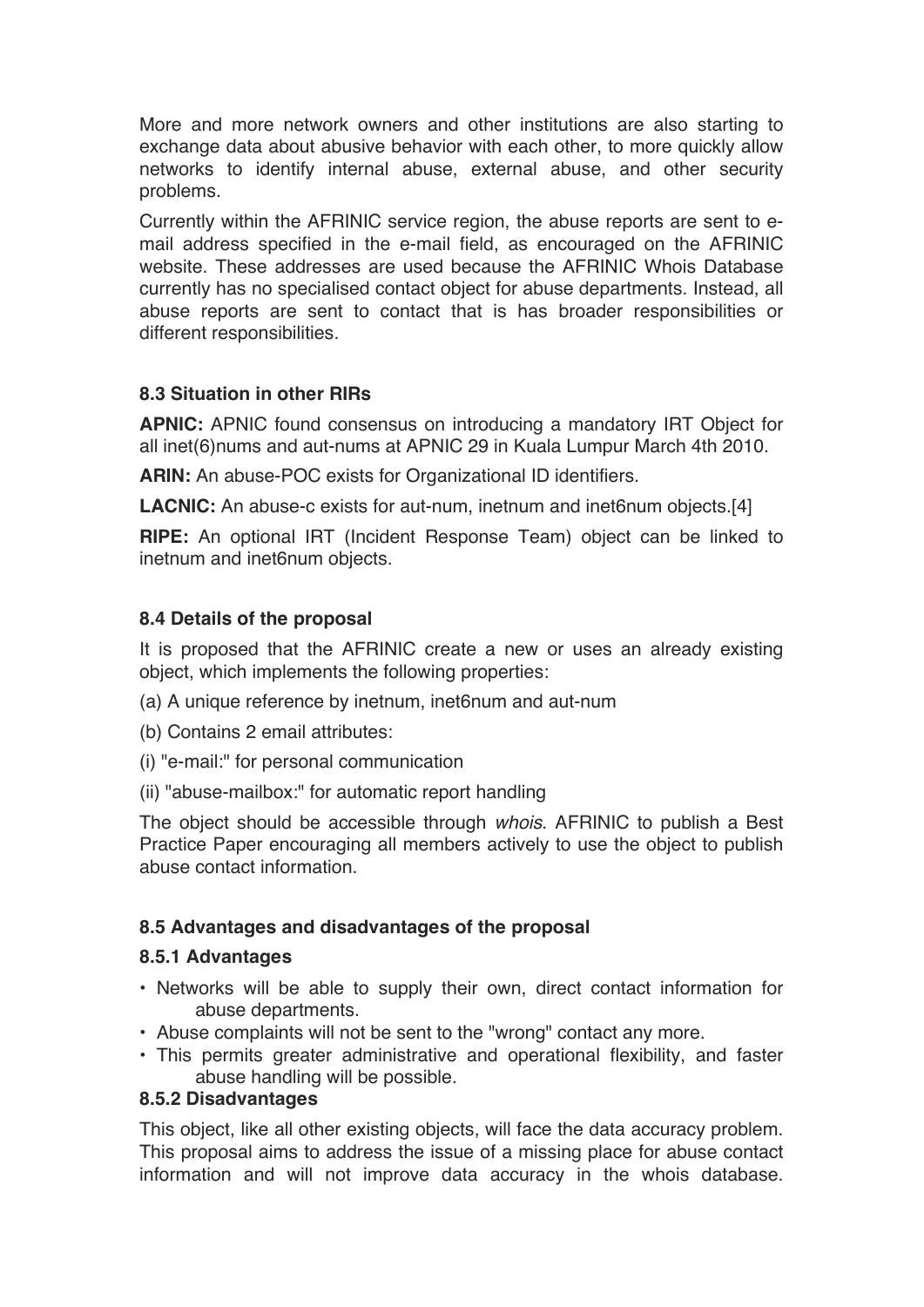Nevertheless it is suggested to AFRINIC to offer a way to receive reports about not working or not accurate objects. But this is part of another proposal.

#### **8.6 Effect on AFRINIC members**

There will be no immediate impact. The only effect is the opportunity to publish a dedicated abuse contact object and benefit by the advantages.

# 9. Temporary Resource Allocation & **Assignment**

In some circumstances, organisations may require IP resources for a certain period of time, usually one month and less. This could be for exhibitions, conferences, conventions, etc.

AFRINIC will therefore assign numbering resources to entities requiring temporary IP numbers for a fixed period of time. In this document, "IP resources" refers to unicast IPv4/v6 addresses and AS numbers.

#### **9.1 Documenting the temporary activity**

The activity requiring temporary IP resources should be publicly documented and available, preferably on a website. Entities requiring such IP resources are expected to demonstrate an understanding that when the activity or experiment for which they require the IP resources ends, the IP resources will be returned to AFRINIC.

A "publicly accessible document" is a document that is publicly and openly available free of charge and free of any constraints of disclosure.

AFRINIC will not recognize any activity under this policy if such an activity cannot be publicly disclosed.

#### **9.2 Assignments of IP resources**

Resources are assigned on a lease basis for a period of one month. The assignment can be renewed on application to AFRINIC providing the necessary information. The size of the assigned IP resource will be determined from the plan submitted by the requesting entity.

#### **9.2.1 Required Documentation:**

The requesting organisation should send an e-mail to **hostmaster@afrinic.net** with the following contents:

*a. Details of Organisation:* Legal Organisation name , Country Where Registered , Postal Address , Physical Address, Telephone and Fax Numbers, website (this is a must).

*b. Details of activity requiring the temporary assignment:* Website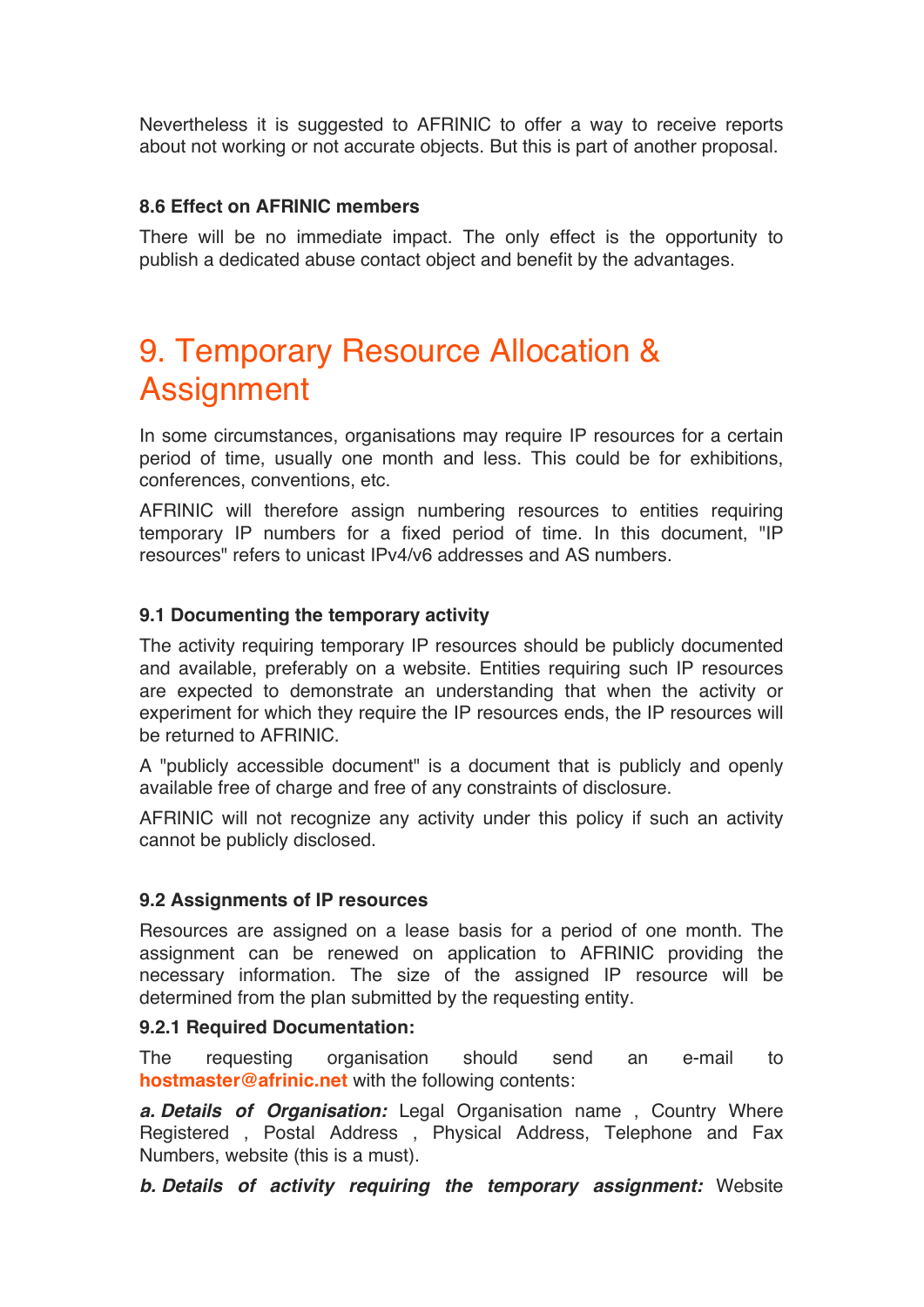detailing the activity or Website with a link to similar previous activities, Links from other (relevant) sites about this activity, and the date when the above activity ends.

*c. The planned use of these IP resources:* List subnet size required, and for what it will be used plus any AS numbers and reverse delegation, if required.

d. The *intended date of return* of the IP resources above.

Once the above information has been reviewed by AFRINIC, the requesting entity will be required to fill the appropriate resource-request form and submit to **hostmaster@afrinic.net**

#### **9.3 Administrative fees**

AFRINIC may charge administrative fees (if necessary) for assignment of the temporary IP numbers above.

# 10. Reverse delegation

This section describes the policy for reverse delegation of IPv4 and IPv6 assignments and allocations in the AFRINIC service region. Please note that AFRINIC registers only reverse delegations and is not involved in the domain name registration system.

#### **10.1 Introduction**

AFRINIC provides support to enable applications to map to a domain name from an IP address. Reverse delegation is achieved by use of the in-addr.arpa (IPv4) and ip6.arpa (IPv6) domains.

#### **10.2 Obtaining Delegation of an in-addr.arpa sub-zone**

AFRINIC only accepts requests for reverse delegation under in-addr.arpa from AFRINIC active LIRs. End Users must send their requests to the LIR from which they obtained the addresses, or in the case of Provider Independent addresses, to any of the LIRs of their choice. AFRINIC will carry out tests to ensure that the name server for the zone that the reverse delegation is being requested is up and configured as per the recommendations in RFC1912.

#### **10.3 Reverse Delegation for Provider Aggregatable (PA) Address Space**

AFRINIC will only make delegations on 8-bit boundaries (/16 or /24). Multiple delegations may be requested to cover CIDR prefixes shorter blocks bigger than a /24.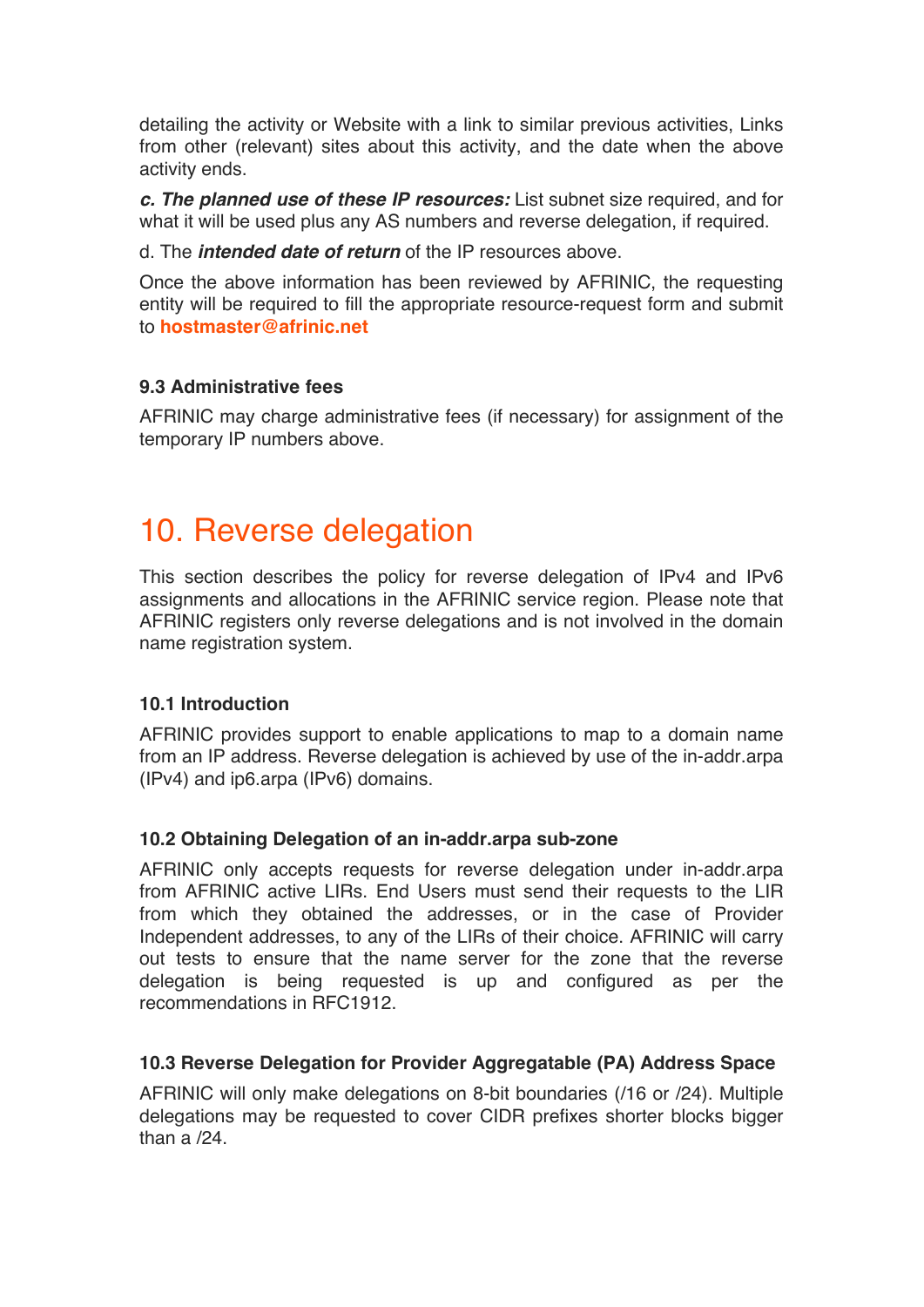# **10.4 Reverse Delegation for Provider Independent (PI) Address Space**

AFRINIC will reverse delegate a zone in in-addr.arpa to an End User that has been assigned PI space.

For delegations of address blocks smaller than a /24 the method described in "Classless IN-ADDR.ARPA Delegation"[RFC 2317] will be used.

# **10.5 Validity of the Reverse Delegation**

# **10.5.1 Membership**

AFRINIC accepts requests for delegation and modifications of delegations from LIRs whose membership status is up-to-date.

# **10.5.2 No Reverse Unless Assigned**

LIRs and End-Users are restricted from obtaining reverse delegation (rDNS) services from AFRINIC unless the address space is assigned or sub-allocated in the AFRINIC Database.

10.5.2.1 AFRINIC will no longer grant reverse delegation of IP address space that it administers unless an assignment or sub-allocation of the specific address space is registered appropriately in the AfriNIC Database.

10.5.2.2 For a /24 reverse delegation, at least one assignment or suballocation must be registered in the AfriNIC Database for that specific /24. The entire /24 does not have to be assigned in order for the reverse delegation to be allowed. 10.5.2.3 AFRINIC will contact those LIRs who currently have reverse DNS for allocations, but have not registered any assignments or suballocations under those allocations to remind them of this requirement. These LIRs will have 12 (twelve) months from the date of the reminder to register their assignments or sub-allocations. 10.5.2.4 AFRINIC may remove reverse delegation of any LIRs allocation beginning 12 (twelve) months from the date of the reminder.

# **10.6 IPv6 Reverse Delegation**

IETF consensus was reached that the *ip6.arpa* domain be used for address to DNS name mapping for the IPv6 address space. Refer to RFC2874 and RFC3596.

Delegation of the ip6.arpa domain is done by the Intenet Assigned Numbers Authority (IANA). Names within this zone are delegated to Regional Internet Registries in accordance with their respective delegation of IPv6 address space.